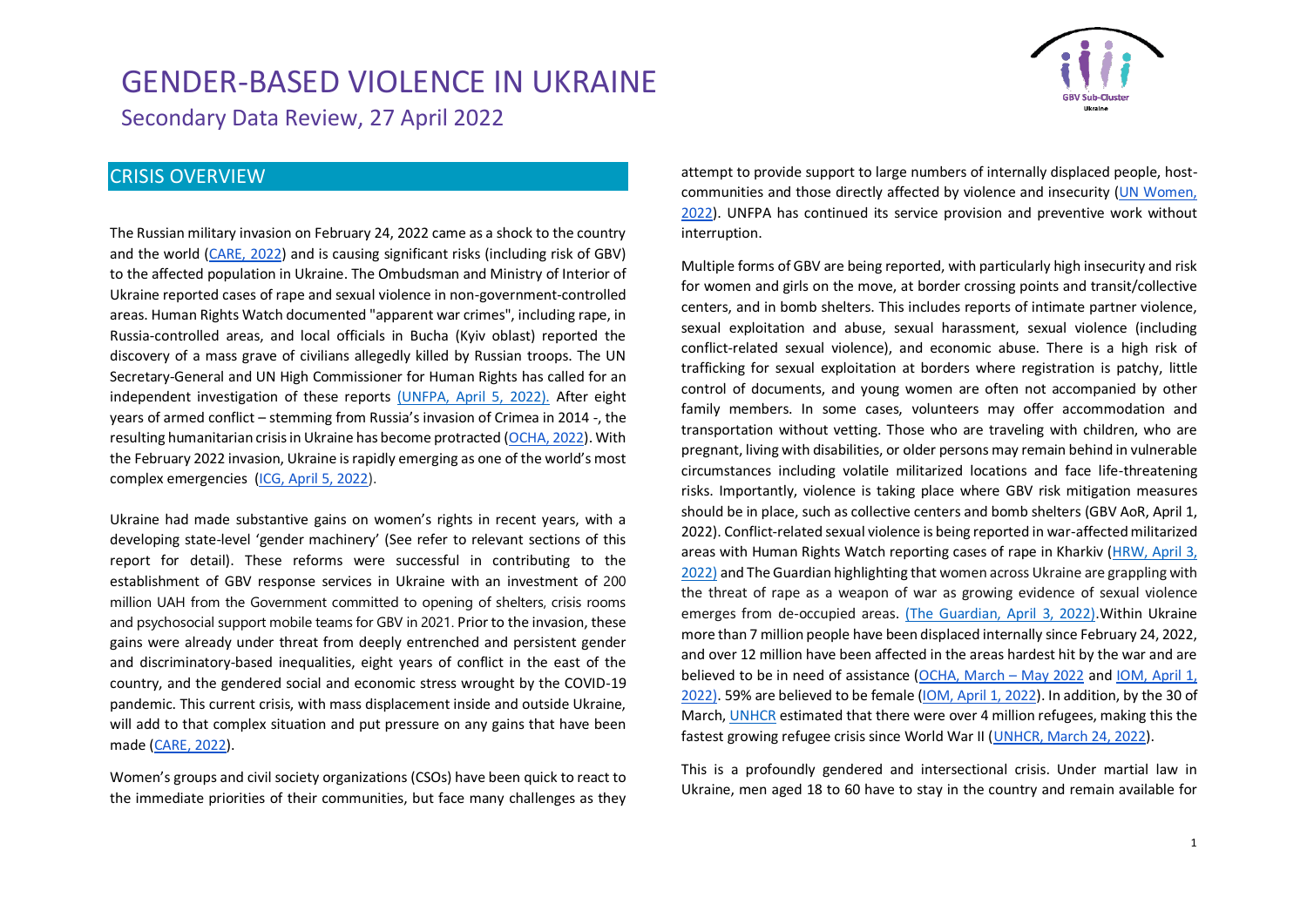military conscription [\(Deutsche Welle, 2022\)](https://www.dw.com/en/ukraines-roma-activists-at-work-for-their-community/a-61032799). The vast majority of refugees fleeing the country are women and children - believed to be 90% [\(UN website\)](https://www.unodc.org/unodc/press/releases/2022/March/targeted-by-traffickers---ukrainian-refugees-at-high-risk-of-exploitation.html) - including minoritized women and children such as Roma [\(Deutsche Welle, 2022\)](https://www.dw.com/en/ukraines-roma-activists-at-work-for-their-community/a-61032799). There are challenges for members of vulnerable groups, for example, the LGBTI+ community, including trans and non-binary people, whose gender according to their legal documents becomes a deciding factor in whether they remain in Ukraine or have the scope to flee the country [\(OHCHR, March 22, 2022\)](https://www.ohchr.org/en/press-releases/2022/03/ukraine-protection-lgbti-and-gender-diverse-refugees-remains-critical-un).

Humanitarian needs within Ukraine, and in destination countries, are increasing exponentially. Many people remain trapped in areas of escalating conflict and, with essential services disrupted, are unable to meet their basic needs including food, water and medicines. The delivery of lifesaving aid remains challenging, with a lack of safe humanitarian access [\(UNHCR, March 24, 2022;](https://data2.unhcr.org/en/documents/details/91589) [OCHA, March 28,](https://reliefweb.int/report/ukraine/ukraine-humanitarian-impact-situation-report-1200-pm-eet-28-march-2022)  [2022\)](https://reliefweb.int/report/ukraine/ukraine-humanitarian-impact-situation-report-1200-pm-eet-28-march-2022).

#### KEY TAKEAWAYS

Women and girls in Ukraine need urgent action to prevent GBV and respond to its life-threatening consequences. Two thirds of women in Ukraine had experienced some form of GBV in their lifetime before the war began [\(OSCE 2018\)](https://www.osce.org/secretariat/440312); the deterioration of the security context has sharply increased the risk of multiple forms of violence – including conflict-related sexual violence, sexual exploitation and abuse (SEA) and trafficking in persons (GBV AoR, April 1 2022). The numbers of people in need including internally displaced people and refugees increase daily [\(UNHCR, 2022\)](https://www.unhcr.org/uk/news/briefing/2022/3/623453f14/unhcr-warns-rising-needs-ukraine-neighbouring-countries-calls-cessation.html).



#### **Key priorities**

- The GBV subcluster continues to support GBV specialized actors to provide comprehensive GBV response services (GBV case management, psychosocial support) and access to legal aid for GBV survivors.
- **Coordinating with UN actors, local and international health actors** to ensure that the full package of lifesaving GBV and SRHR services and supplies guided by the Minimum Initial Service Package (MISP) for Sexual and Reproductive Health (SRH) in crisis situations are available to women and girls in Ukraine (including IDPs) and Ukrainians who have left the country. This includes updating the presently fragmented referral pathways.
- **Rebuilding GBV referral pathways** where these have been broken or disrupted to help survivors access support services which meet their range of needs (eg. GBV case management, PSS, CMR, legal advice and counselling, etc.)
- **Ensure continuous support to 30 shelters, crisis rooms and daily care centers** that remain operational across Ukraine for gender-based violence survivors.
- **Ensure continuous support to two national hotlines** for survivors of gender-based violence operating 24/7 in Ukraine.
- **Ensure continuous support to mobile psychosocial health teams,** staffed by 48 trained psychologists and social workers, deployed to 12 regions in Ukraine.
- **Engaging with and supporting Ukrainian women leaders, mediators, and organizations and representatives** of vulnerable groups like Disability Rights Organizations and the Roma community, as well as pregnant women, networks of women living with HIV, sex workers, and lesbian,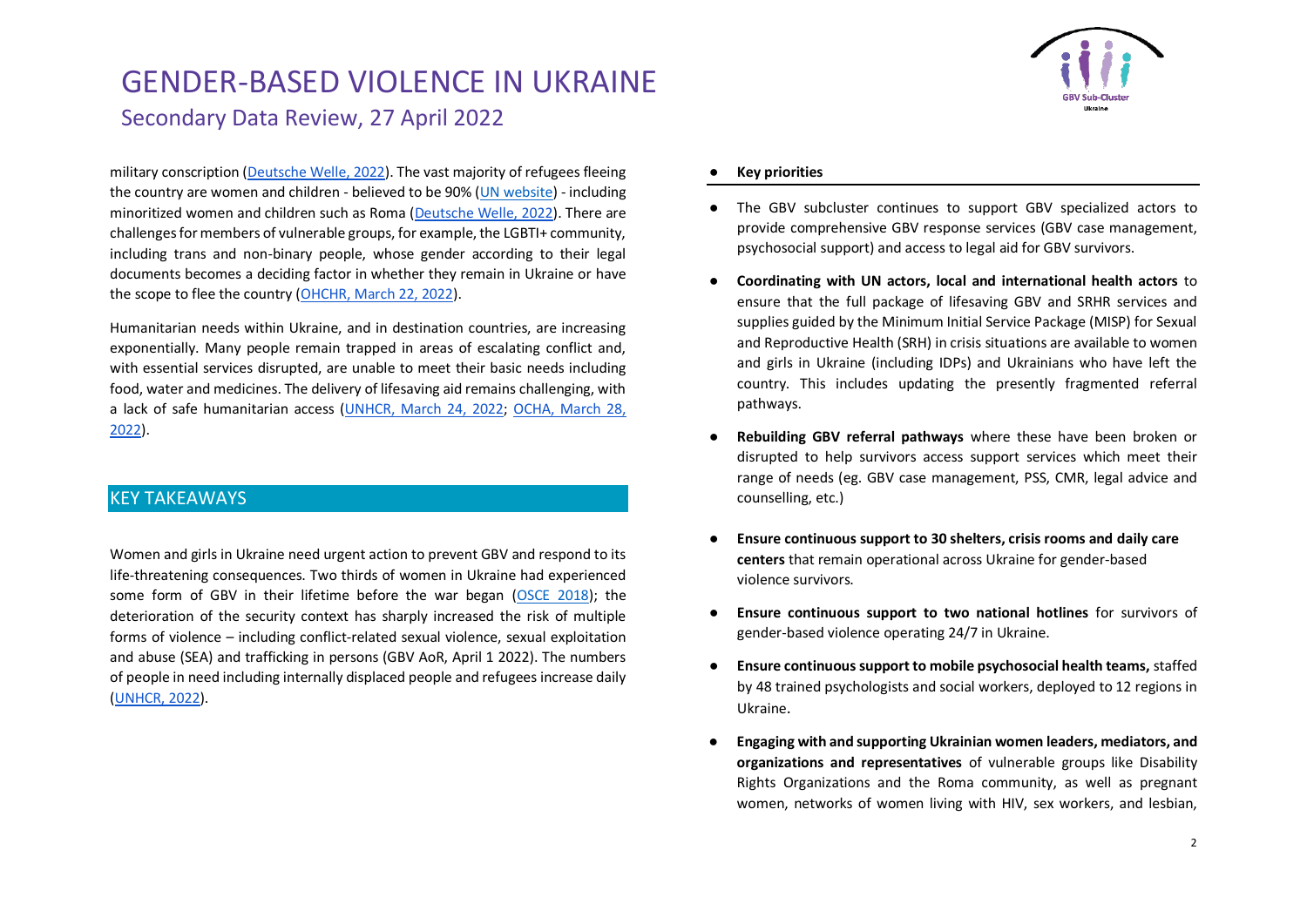

bisexual, queer, trans and non-binary women to understand the needs identified by them, to increase their influence in making humanitarian decisions in and for their communities and support their efforts.

- **Coordinating with Ukrainian national Government and local Government and providing them with GBV technical capacity** support to enable life-saving service provision to survivors. This includes working to ensure prosecutors and police are applying a survivor centered approach to investigations and prosecutions.
- **Integrating GBV risk mitigation** as a priority across the humanitarian response. All sectors should apply the Guidelines for Integrating Gender-Based Violence Interventions in Humanitarian Action [\(IASC, 2015\)](https://gbvguidelines.org/en/) across and throughout the response including collective centers, border crossings and the delivery of humanitarian assistance in areas affected by military operations. Given the specific GBV and SEA risks to women and girls highlighted in this report **GBV risk analysis and GBV risk mitigation measures should be applied to humanitarian cash transfer programming** as a priority and as routine. The Gender-Based Violence (GBV) Sub-Cluster/Working Groups and Cash Working Groups in Ukraine and Moldova have outlined the key considerations for women and girls in relation to cash in Ukraine and the regional response. [\(UNFPA,](https://www.calpnetwork.org/publication/gbv-considerations-for-women-and-girls-cash-in-ukraine-and-the-regional-refugee-response-unfpa-2022/) March 29, [2022\).](https://www.calpnetwork.org/publication/gbv-considerations-for-women-and-girls-cash-in-ukraine-and-the-regional-refugee-response-unfpa-2022/)
- **Engaging with and supporting Ukrainian women leaders, mediators, and organizations and representatives with GBV risk mitigation and prevention efforts.** Women's Rights Organizations have a key role to play in disseminating information on risks and GBV services available within Ukraine and across borders into neighboring countries.
- **GBV coordination mechanisms in Ukraine and neighboring refugee host countries working closely together to prevent and respond to GBV.**
- Partnering with civil society organizations in neighboring countries to **document rights violations related to gender-based violence** among refugees and assisting with referrals to national services.
- **Collecting relevant and appropriate demographic data on GBV, as the situation permits:** The priority at this time should be the delivery of life saving and life sustaining GBV response services to GBV survivors. As the situation permits collecting gender, age, race/ethnicity and disability data through the provision of GBV response services with the informed consent/assent of women and girls will be important to inform the humanitarian response meets the specific needs of women and girls in all their diversity

[\(UN Women, 2022](https://reliefweb.int/sites/reliefweb.int/files/resources/03_2022_un_women_rapid_assessment_womens_csos_eng.pdf); [CARE, 2022;](https://www.careevaluations.org/wp-content/uploads/Ukraine-Rapid-Gender-Analysis-Brief-Final.pdf) [CARE and UN Women, 2022;](https://eca.unwomen.org/en/digital-library/publications/2022/03/rapid-gender-analysis-of-ukraine-secondary-data-review#view) GBV AoR, April 1, 2022, UNFPA, [April 19, 2022\).](https://www.unfpa.org/sites/default/files/news-pdf/Snapshot%20-%20UNFPA%20response%20in%20Ukraine.pdf)

#### ● **Key geographic areas**

**Overall:** As stated above IDPs are travelling to border areas to attempt to crossover into neighboring countries to seek refuge.

OHCHR reports 1,670 civilian casualties since the invasion. Additionally, with the mass displacement of people within and outside Ukraine since 24 February, the growing needs remain difficult to assess and effectively address amid a highly volatile security situation [\(OCHA, 28 March 2022\)](https://reliefweb.int/report/ukraine/ukraine-humanitarian-impact-situation-report-1200-pm-eet-28-march-2022).

Occupied areas, shifting control areas: the conflict is evolving and has been described by Ukraine's President Chief of Staff as entering a 'second phase' as of 18 March 202[2 \(Reuters, March, 18, 2022\). A](https://www.reuters.com/world/europe/second-phase-war-has-started-says-ukraine-presidents-chief-staff-2022-04-18/)reas that were occupied by Russia in 'phase one' but which have now reverted to Ukrainian state control have been widely reported by media as 'devastated', contaminated and with surviving populations experiencing trauma and with reports of rape. Mass graves have been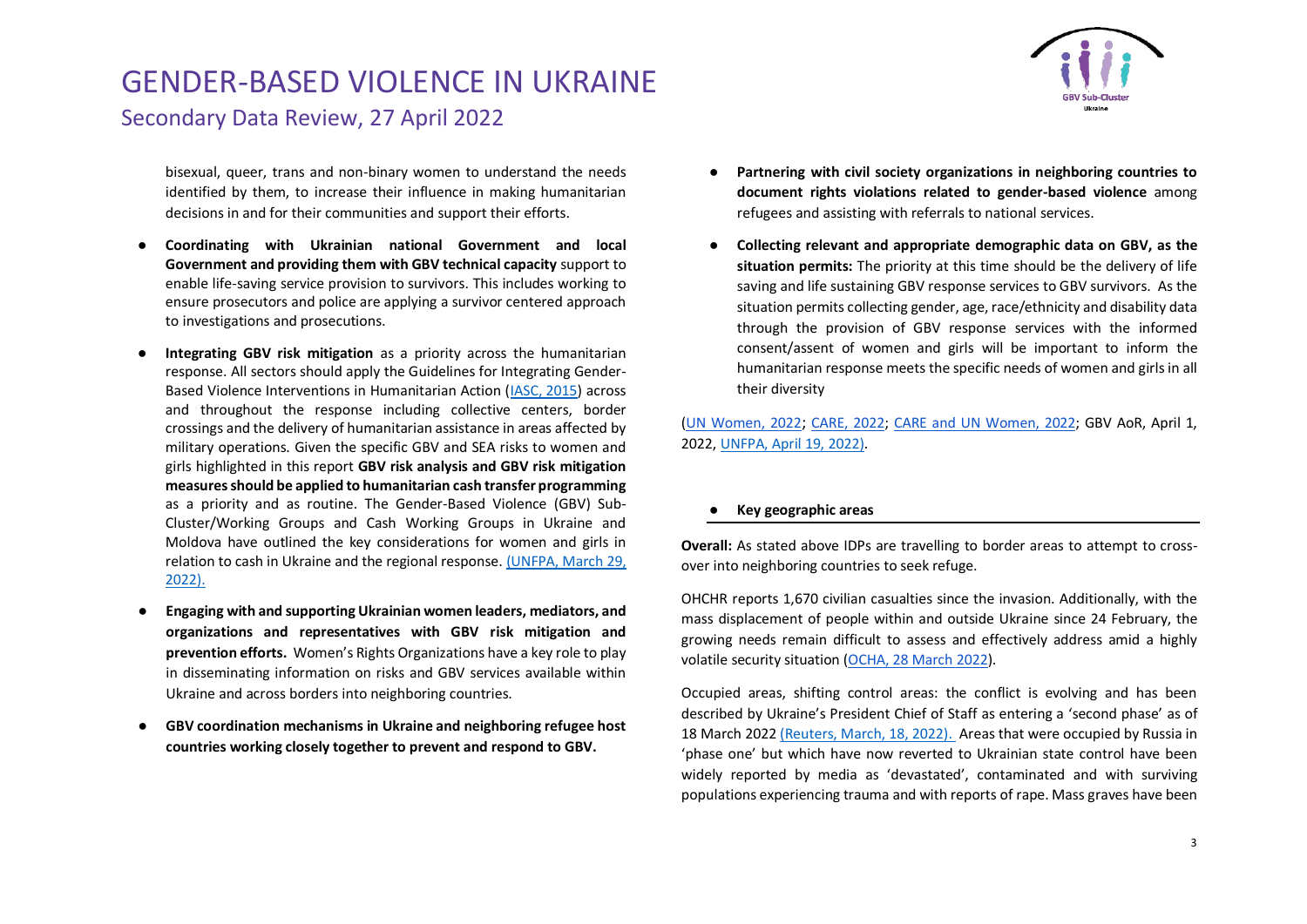

identified and recent autopsies are revealing evidence of rape prior to being killed in areas North of Kyiv. [\(The Guardian, April 25, 2022\)](https://www.theguardian.com/world/2022/apr/25/evidence-ukraine-women-raped-before-being-killed-say-doctors-russia-war).

**Donetsk and Luhansk:** For more than 8 years, conflict, movement restrictions and latterly the COVID-19 pandemic have been interlinked drivers of humanitarian needs in the war-affected areas of Donetska and Luhanska oblasts. Humanitarian needs arising from the armed conflict remain critical on both sides of the "contact line" - the 427-km frontline which divides Donetska and Luhanska oblasts into areas under Government control (GCA) and those outside it (NGCA meaning nongovernment controlled areas). With the "contact line" substantially closed since March 2020, the NGCA population has struggled to access basic services, social benefits and entitlements, for which they need to cross to GCA. Among the most affected are older persons living in NGCA, particularly women, as the effective closure greatly restricted their access to their pensions in GCA. Before the Russian invasion 30% of people in need of humanitarian assistance were older than 60 years of age. The majority (59%) of the people in need live in NGCA [\(OCHA,](https://reliefweb.int/report/ukraine/ukraine-humanitarian-needs-overview-2022-february-2022-enuk)  [February 2022\)](https://reliefweb.int/report/ukraine/ukraine-humanitarian-needs-overview-2022-february-2022-enuk). Post-invasion needs remain severe and continue to deteriorate [\(OCHA, 28 March 2022\)](https://reliefweb.int/report/ukraine/ukraine-humanitarian-impact-situation-report-1200-pm-eet-28-march-2022). Civilian populations are fleeing as conflict becomes proximal to them. There are also reports of civilians becoming trapped (for example in the extensively reported siege in Mariupol) and at risk of violence including conflict related sexual violence and other forms of GBV. [\(UN Security](https://www.un.org/press/en/2022/sc14834.doc.htm)  [Council, SC/14834, 17 March 2022\).](https://www.un.org/press/en/2022/sc14834.doc.htm)

**The western part of Ukraine:** IDPs are gathering in Lviv and other areas close to borders, including while waiting to transit. UNHCR started enrolling IDPs for its program in Lviv on the 17th March and will progressively expand to other cities and regions [\(UNHCR, 18th of March, 2022\)](https://www.unhcr.org/uk/news/briefing/2022/3/623453f14/unhcr-warns-rising-needs-ukraine-neighbouring-countries-calls-cessation.html).

#### **Key vulnerable groups**

Particularly vulnerable groups due to the current crisis are:

- Women and adolescent girls and boys that are trapped in areas with ongoing military operations that experienced /are under the high risk of sexual violence and other abuses
- Survivors of sexual violence that have no access to life-saving services including CMR
- Older women and people with disabilities who are still in Ukraine because of immobility, and who are at risk of sexual violence and GBV including from military and armed actors.
- Women in Ukraine experiencing domestic violence.
- Pregnant and lactating women.
- Women supporting the Ukrainian response as soldiers/armed actors (some of whom may become PoW) and health workers who are vulnerable to attacks.
- Internally Displaced Persons (IDPs), female headed households that are on the move and at high risk of GBV.
- LGBTI+ people who experience harassment from armed actors, with trans people being denied passage out of Ukraine because of a lack of papers.
- Women and girls who are at risk of sexual exploitation and survival sex.
- Non-Ukrainians e.g. students and migrants especially black and minority ethnic non-nationals facing harassment and discrimination at borders.
- Women who use drugs who are struggling to access treatment and support.
- Women and girls who are HIV+ or with AIDS who are struggling to access medication treatment and support.
- Ukrainians who have fled to Poland, Romania, Hungary, Moldova, Slovakia, Belarus and elsewhere, who are almost all women and children and at risk of GBV, sexual exploitation and trafficking.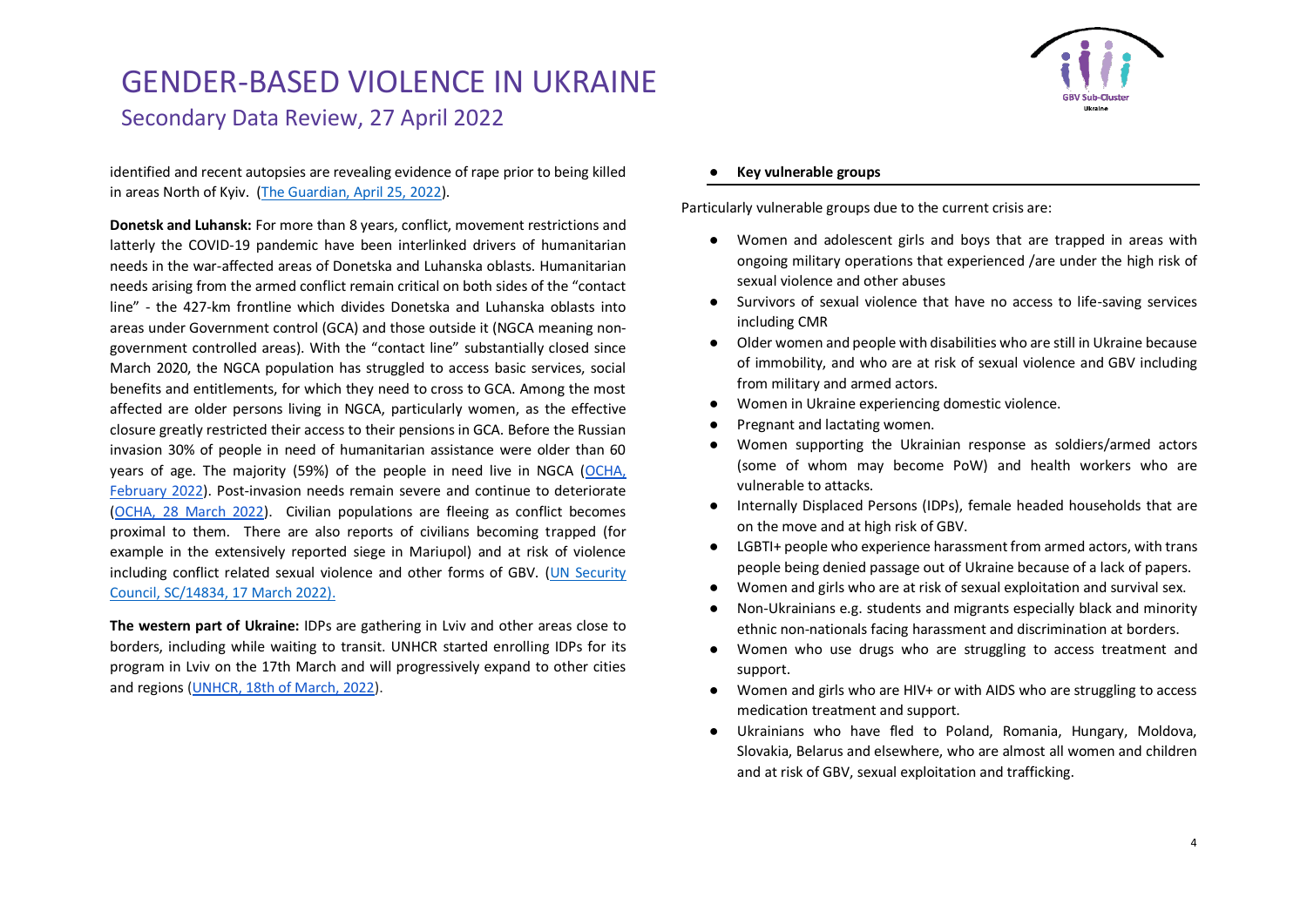● Roma people who have experienced discrimination historically and continue to do so in the current crisis

More information on key vulnerable groups and references are provided in the section below on the socio-demographic environment.

#### LEGAL SYSTEM AND JUSTICE

**Rule of law:** In 2014 the Ukrainian government embarked on an ambitious reform of the judiciary. Hundreds of judges resigned in response to the introduction of performance reviews and compulsory assets declarations in 2017. The Supreme Court was restructured in the same year, all its judges were dismissed, and new appointments were made through a transparent selection process. The High Anti-Corruption Court was launched in September 2019 [\(Chatham House, 2019\)](https://www.chathamhouse.org/events/all/research-event/how-strengthen-rule-law-ukraine). However, Ukraine's flawed judicial system has been the 'Achilles heel' of the country's reform efforts ([Halushka and Shevchuck, 2021\)](https://www.atlanticcouncil.org/blogs/ukrainealert/ukraine-takes-a-big-step-towards-judicial-reform/). The 2021 Rule of Law Index ranked Ukraine 74/139, with the country below the regional average on measures including absence of corruption, regulatory enforcement, and civil and criminal justice [\(World Justice Project, 2021\)](https://worldjusticeproject.org/rule-of-law-index/pdfs/2021-Ukraine.pdf).

**CEDAW:** Ukraine ratified CEDAW in March 1981 and since then has submitted 8 periodic reports of the implementation of the Convention.

**Women's rights:** Laws and national policies in place to protect women and girls:

● In 2017 Ukraine adopted the Law on Preventing and Combating Domestic Violence (Domestic Violence Law), as well as the Law on Amending the Criminal Code and Criminal Procedure to implement provisions of the Council of Europe Convention on Preventing and Combating Violence against Women and Domestic Violence (Istanbul Convention). Given that



- Act on Combating Trafficking in Persons adopted in 2011.
- National Plan of Action for the implementation of Security Council Resolution 1325 (2000) on women and peace and security (2016-2020) and on 28 October 2020, a new National Action Plan for the period up to 2025 was approved. [\(OSCE, March 2021\)](https://www.osce.org/files/f/documents/6/6/483203.pdf).
- The Strategy for Prevention of and Response to the Conflict Related Sexual Violence in Ukraine was developed with the technical and financial support of the UN Women Ukraine and UN Human Rights Monitoring Mission in Ukraine in consultation with the Office of the Deputy Prime Minister on European and Euro-Atlantic Integration, Ministry of Foreign Affairs and Ministry of Justice of Ukraine [\(UN Women, 2018\)](http://womenua.today/UWC-library/unwomen/48-CRSV-Strategy-EN.pdf).
- National strategy on human rights and the action plan for its implementation (2016).

Accompanying programs have also been developed including the Program on the Equality of Rights and Opportunities between Men and Women (2017-2021 and the State target program to combat trafficking, in 2016 [\(CEDAW, 2017\)](https://www.refworld.org/publisher,CEDAW,,UKR,596f4be26,0.html).

There has been progress on implementing the legal framework for GBV including the introduction of emergency protection orders and shelters, and special police units trained to address situations of domestic violence [\(Amnesty International,](https://www.amnesty.org/en/latest/news/2020/11/ukraine-epidemic-of-violence-against-women-in-conflicttorn-east/)  [2020\)](https://www.amnesty.org/en/latest/news/2020/11/ukraine-epidemic-of-violence-against-women-in-conflicttorn-east/). Ukraine has yet to advance further to ensure a consistent victim-centered, human rights-based approach in line with the requirements of the Istanbul Convention, CEDAW and the jurisprudence of the European Court of Human Rights (ECtHR) [\(Mann and Gugaiets, 2020;](https://rm.coe.int/eng-26-06-corrected-by-designer/16809eedf5) [Amnesty International, 2020](https://www.amnesty.org/en/latest/news/2020/11/ukraine-epidemic-of-violence-against-women-in-conflicttorn-east/)[\).](https://rm.coe.int/eng-26-06-corrected-by-designer/16809eedf5)

**Laws protecting Roma women and girls:** In 2013, Ukraine adopted a Strategy and Plan of Action for the Protection and Integration of the Roma National Minority into Ukrainian Society. Neither of these addresses gender issues or the needs of Roma women and girls [\(CARE, 2022\)](https://www.careevaluations.org/wp-content/uploads/Ukraine-Rapid-Gender-Analysis-Brief-Final.pdf).

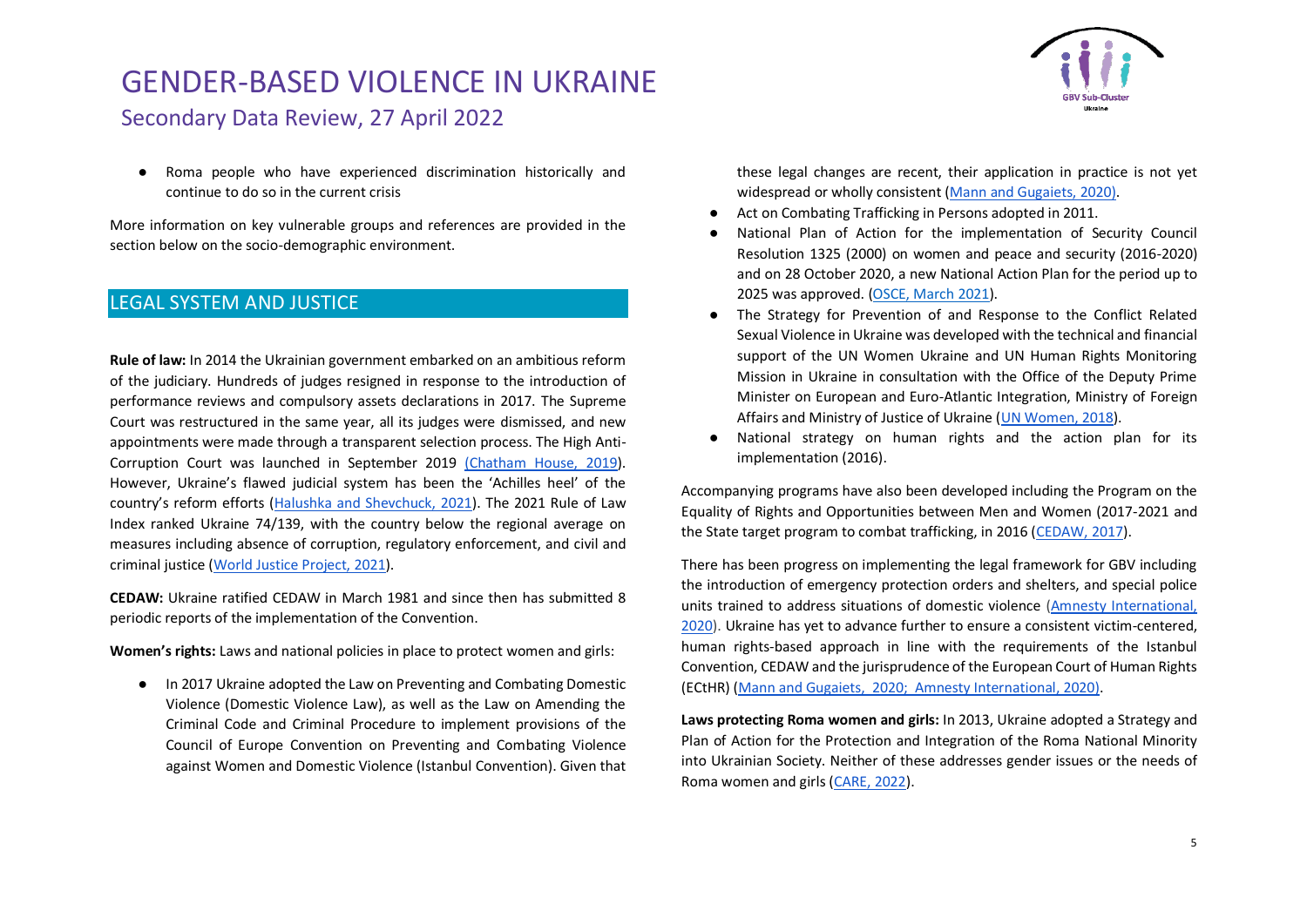

**Definition of sexual violence/rape in Ukrainian law:** Article 152 of the Criminal Code of Ukraine, defines rape as 'Sexual activities involving vaginal, anal or oral penetration into the other person's body with the use of genitals or any other items, committed without voluntary consent of the victim.' It includes such acts against a spouse. Article 153 defines sexual violence as 'Committing any sexual violence not involving the penetration of another person's body without the voluntary consent of the victim'. Article 154 defines 'Compulsion to engage in sexual intercourse' as 'Coercing an individual without his/her voluntary consent into a sexual activity with another person'. Article 155 regards 'Sexual intercourse with a person who has not reached the age of sixteen' committed by an adult, and Article 156 on 'Debauchery of minors' concerns debauched actions committed in relation to a person under 16 years of age. All are punishable by imprisonment, with terms depending on factors such as the age of the victim, relationship, frequency of the crime, number of perpetrators, and other factors [\(OHCHR, 2019\)](https://www.ohchr.org/Documents/Issues/Women/SR/RapeReport/governments/ukraine.docx).

Data available for rapes reported, prosecuted, and sanctioned in Ukraine in 2018 and 2019:

| <b>Criminal Code of Ukraine,</b><br><b>Article 152 «Rape»</b> | 2018 year | 2019 year |
|---------------------------------------------------------------|-----------|-----------|
| Reported                                                      | 335       | $426*$    |
| Prosecuted                                                    | 143       | 164       |
| <b>Sanctioned</b>                                             | 98        | 108       |

*\*The meaning of the term «rape» was changed by Law № 409-IX of 06.12.2017 (came into force 11.01.2019).* Source[: OHCHR, 2019](https://www.ohchr.org/Documents/Issues/Women/SR/RapeReport/governments/ukraine.docx)

**Marriage laws:** In 2012 the Family Code of Ukraine was amended to raise the minimum age for marriage for girls from 17 to 18; the minimum age for boys was already set at 18. However, a court may grant permission for a person aged 16 years or older to marry if it is established that the marriage is in her or his interests (Article 23). Sexual intercourse and other activities of a sexual nature with persons under 16 years of age are illegal under Articles 155 and 156 of the Criminal Code, punishable by deprivation of liberty for up to five years [\(UNFPA, undated\)](https://eeca.unfpa.org/sites/default/files/pub-pdf/unfpa%20ukraine%20summary.pdf).

According to Family Code of Ukraine (Article 6), 'a child is a person aged under 18, when majority is attained'. An adolescent marrying before the age of 18 immediately acquires full civil capacity (UNFPA, [undated\)](https://eeca.unfpa.org/sites/default/files/pub-pdf/unfpa%20ukraine%20summary.pdf).

A marriage must be registered at a state civil registry office, and religious marriages and cohabiting couples have no legal status [\(UNFPA, undated\)](https://eeca.unfpa.org/sites/default/files/pub-pdf/unfpa%20ukraine%20summary.pdf).

Under Ukrainian law, marriage is a family union of a woman and a man. Currently Ukraine does not officially recognize same-sex spouses [\(Suleymanova, Moroz and](https://uk.practicallaw.thomsonreuters.com/5-564-3065?transitionType=Default&contextData=(sc.Default)&firstPage=true#:~:text=Religious%20marriages%20are%20not%20forbidden,receive%20a%20state%20marriage%20certificate.)  [Gubin, 2020\)](https://uk.practicallaw.thomsonreuters.com/5-564-3065?transitionType=Default&contextData=(sc.Default)&firstPage=true#:~:text=Religious%20marriages%20are%20not%20forbidden,receive%20a%20state%20marriage%20certificate.).

**Divorce** is allowed. The formal grounds for divorce are:

- Breakdown of the marriage.
- Breakdown of common housekeeping (when the spouses are no longer living together as husband and wife).
- Failure of one of the spouses to perform marital rights and obligations towards the other.
- Physical or moral harm toward the other spouse or the children.

#### [\(Suleymanova, Moroz and Gubin, 2020\)](https://uk.practicallaw.thomsonreuters.com/5-564-3065?transitionType=Default&contextData=(sc.Default)&firstPage=true#:~:text=Religious%20marriages%20are%20not%20forbidden,receive%20a%20state%20marriage%20certificate.).

**Housing, land, and property rights:** There is no legal discrimination regarding inheritance rights. Regarding land, property and other non-land assets, the legal framework provides married and unmarried women with the same rights as married and unmarried men to ownership, use, decision-making and use as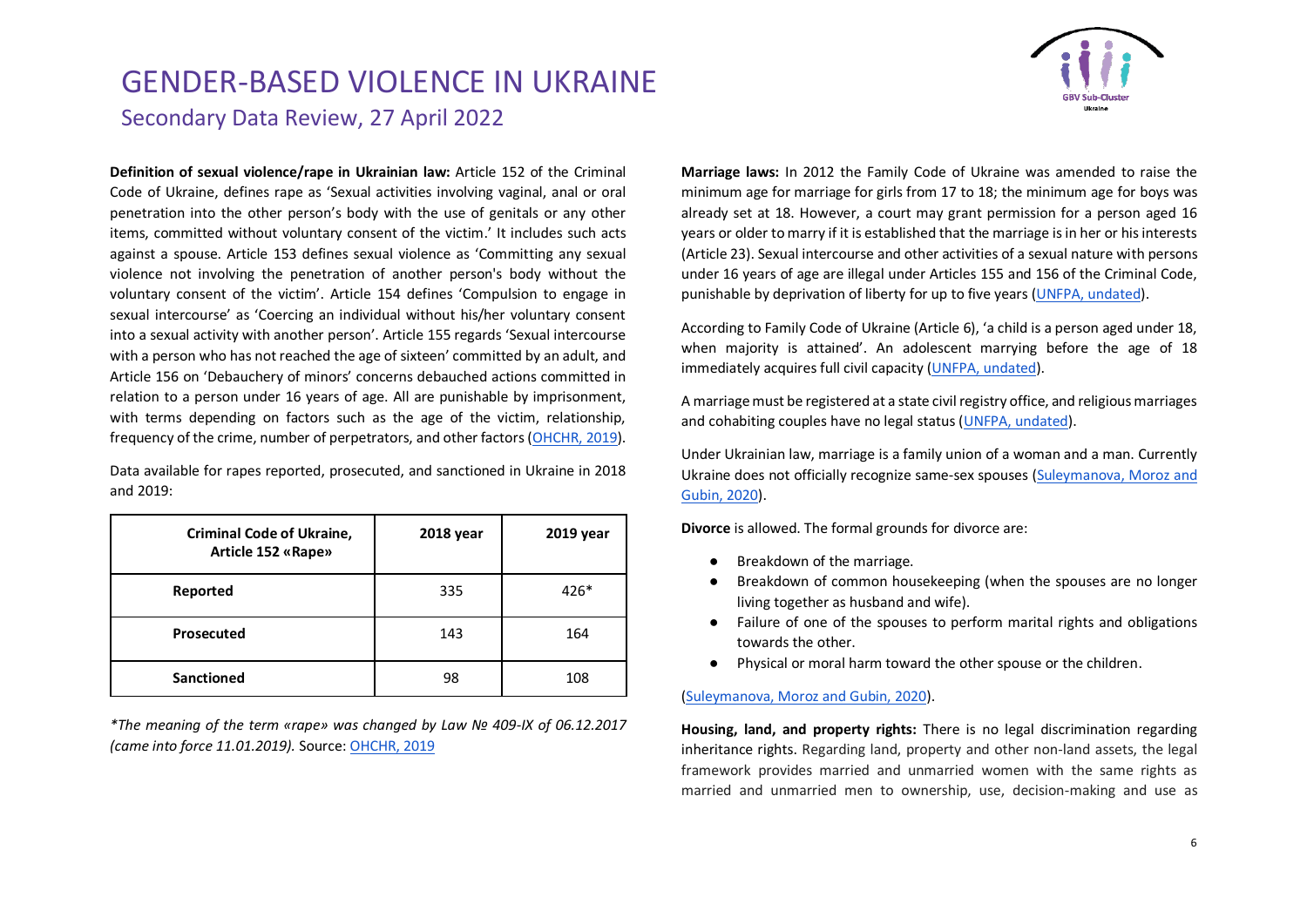

collateral including after divorce or separation. However, rural women face increased poverty, especially in conflict-affected areas where their rights to productivity, livelihood and access to land are regularly violated and they face the destruction and looting of property [\(OECD, 2019\)](https://www.genderindex.org/wp-content/uploads/files/datasheets/2019/UA.pdf).

**Documentation:** Many of the Roma population in Ukraine lack civil status documents, creating difficulties in accessing education, employment and health services. About 55.6% of Roma who were internally displaced in 2017 who were interviewed by the Roma Women Fund, Chiricli, were not registered, which limited their access to humanitarian assistance [\(Chiricli, 2017,](http://www.chirikli.com.ua/index.php/en/news/item/210-written-comments-on-the-situation-of-romani-women-in-ukraine-to-the-united-nations-committee-on-the-elimination-of-discrimination-against-women) cited in [CARE, 2022\)](https://www.careevaluations.org/wp-content/uploads/Ukraine-Rapid-Gender-Analysis-Brief-Final.pdf).

**Access to justice:** The legal framework for addressing domestic violence in Ukraine remains relatively new and is still evolving. Relevant stakeholders throughout the system have new competencies and standards to apply in a novel domain (Mann [and Bugaiets, 2020\)](https://rm.coe.int/eng-26-06-corrected-by-designer/16809eedf5). The 2018 Strategy for Prevention of and Response to the Conflict Related Sexual Violence in Ukraine is also relatively new. It states that the existing legal system was not suited to prosecute the different types of conflict related sexual violence and was not adapted to the situation of conflict [\(UNFPA,](http://womenua.today/UWC-library/unwomen/48-CRSV-Strategy-EN.pdf)  [2018\)](http://womenua.today/UWC-library/unwomen/48-CRSV-Strategy-EN.pdf).

Several legal and operational gaps result in limited, if any, actual protection for survivors for GBV. Interagency coordination and cooperation in addressing individual cases remains weak and largely unstructured [\(Mann and Bugaiets,](https://rm.coe.int/eng-26-06-corrected-by-designer/16809eedf5)  [2020\)](https://rm.coe.int/eng-26-06-corrected-by-designer/16809eedf5). Reporting GBV of any type is considered a taboo and not many women access the justice system when they experience violence [\(](https://reliefweb.int/sites/reliefweb.int/files/resources/2019-07-Exploring-access-to-health-care-services-in-Ukraine_ENG_Final.pdf)[OSCE et al, 2019\)](https://www.osce.org/files/f/documents/9/2/413237_0.pdf).

COVID-19 restrictions exacerbated instances of domestic violence yet undermined reporting. GBV cases are also less likely to be reported in conflict areas due to military presence, a lack of security, the absence or erosion of the rule of law and the pervasiveness of actual or perceived impunity of the perpetrators [\(Amnesty](https://www.amnesty.org/en/wp-content/uploads/2021/05/EUR5032552020ENGLISH.pdf)  [International, 2020\)](https://www.amnesty.org/en/wp-content/uploads/2021/05/EUR5032552020ENGLISH.pdf).

It is not clear how or if the justice system is functioning since the February 24, 2022 invasion. However, on March 22, 2022, Ukraine's attorney general, Iryna Venediktova, announced the first rape charges against a Russian soldier [\(Venediktova, 2022,](https://www.facebook.com/story.php?story_fbid=353647243439617&id=100063830310495&m_entstream_source=timeline) also [Hollowood, 2022\)](https://www.marieclaire.co.uk/news/sexual-violence-in-ukraine-war-771566).

**Access to police:** A hotline survey conducted among victims of domestic violence and other forms of violence against women, regarding their experience in litigation, found that 61% reported the incident to the police of which 38% said that they did not think it would help; 15% did not trust the police [\(Watson et al,](https://www.dcaf.ch/sites/default/files/publications/documents/2018%20Eng%20DCAF-LSU%20%28PRAVO%20%29%20Ukraine%20DV-VAW%20Monitoring%20Report.pdf)  [2019\)](https://www.dcaf.ch/sites/default/files/publications/documents/2018%20Eng%20DCAF-LSU%20%28PRAVO%20%29%20Ukraine%20DV-VAW%20Monitoring%20Report.pdf). Earlier UNFPA reports found that 1 in 10 women who experience violence seek help and two-thirds have never sought assistance. (UNFPA, 2018, [UNFPA](https://ukraine.unfpa.org/en/news/unfpa-emphasizes-importance-meeting-needs-women-girls-and-vulnerable-groups-conflict)  [2016\)](https://ukraine.unfpa.org/en/news/unfpa-emphasizes-importance-meeting-needs-women-girls-and-vulnerable-groups-conflict).

Ukraine's legislation gives police officers the authority to issue so-called emergency protection orders, which prohibit alleged perpetrators from entering and staying on the premises a survivor may reside in, and from contacting the survivor for 10 days. These powers are rarely enacted and if they are, are not effectively enforced [\(Amnesty International, 2020\)](https://www.amnesty.org/en/latest/news/2020/11/ukraine-epidemic-of-violence-against-women-in-conflicttorn-east/).

A recent March 2022 UN Women report indicates that women's access to police has been impacted by the current crisis. *"There is no reaction from the police to cases of domestic violence, we called – the application was not accepted." – Representative from local CSO. "The work of the police is now reoriented, so cases of gender – based violence remain out of focus."* – Representative from local CSO*.* [\(UN Women, 2022\)](https://reliefweb.int/sites/reliefweb.int/files/resources/03_2022_un_women_rapid_assessment_womens_csos_eng.pdf).

**Standing in court:** In Ukraine, domestic violence falls both under administrative and criminal legislation. Currently, unless a perpetrator has accrued two administrative penalties for domestic violence, criminal prosecutions cannot be initiated. In addition, members of the military and police are exempt from administrative proceedings in courts of general jurisdiction, which effectively serves to protect them from criminal prosecution for domestic violence [\(Amnesty](https://www.amnesty.org/en/latest/news/2020/11/ukraine-epidemic-of-violence-against-women-in-conflicttorn-east/)  [International, 2020\)](https://www.amnesty.org/en/latest/news/2020/11/ukraine-epidemic-of-violence-against-women-in-conflicttorn-east/).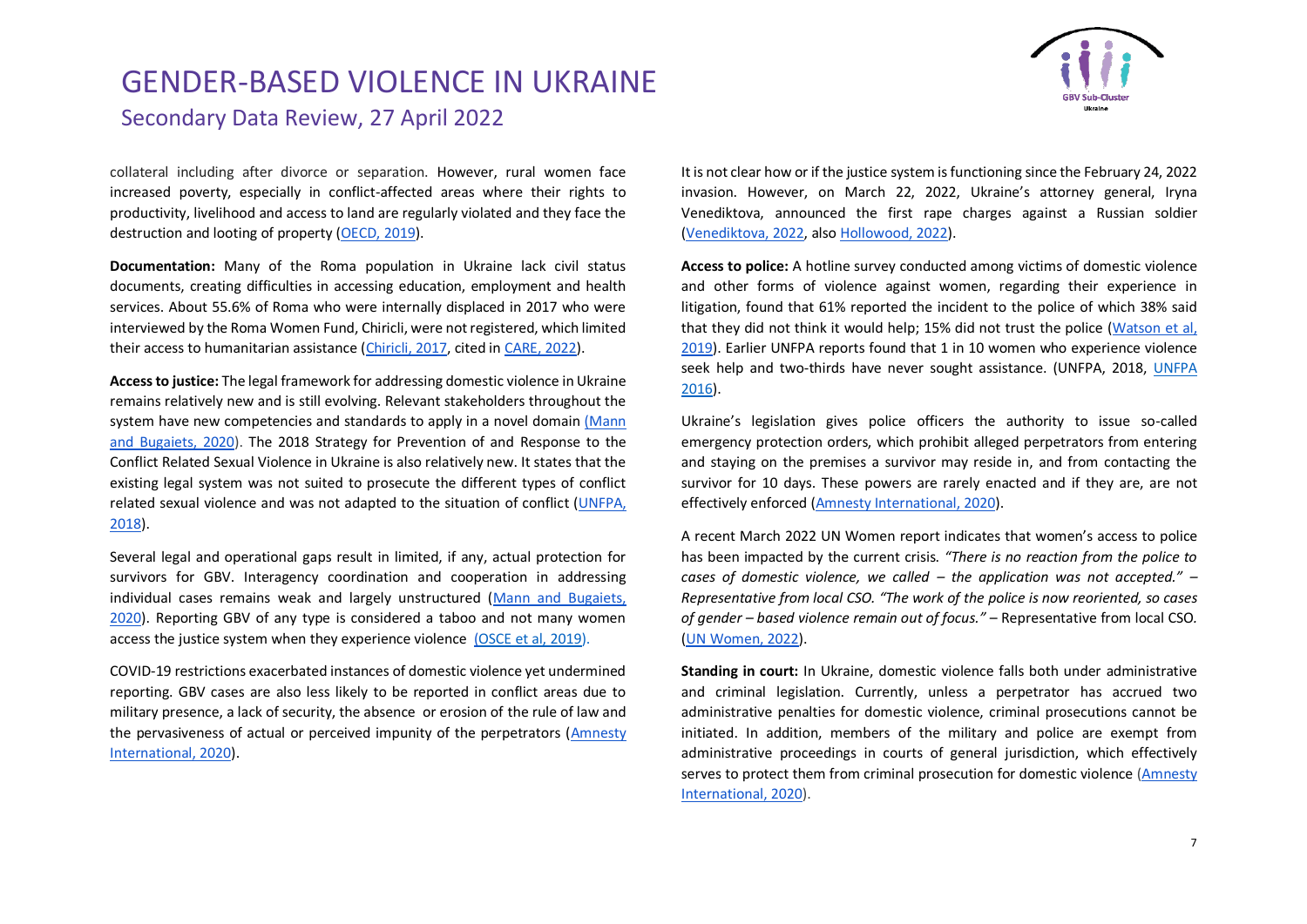

Of 142 women who reported domestic violence to the police (and participated in the survey about domestic violence and experiences of litigation), 27 reported that the case file had been submitted to court and 114 said it had not [\(Watson et al,](https://www.dcaf.ch/sites/default/files/publications/documents/2018%20Eng%20DCAF-LSU%20%28PRAVO%20%29%20Ukraine%20DV-VAW%20Monitoring%20Report.pdf)  [2019\)](https://www.dcaf.ch/sites/default/files/publications/documents/2018%20Eng%20DCAF-LSU%20%28PRAVO%20%29%20Ukraine%20DV-VAW%20Monitoring%20Report.pdf).

#### HEALTH SYSTEMS

Prior to the Russian invasion, in Eastern Ukraine around 1.5 million people needed healthcare assistance [\(Health Cluster Ukraine, December 2021\),](https://reliefweb.int/sites/reliefweb.int/files/resources/phsa-short-form-011221.pdf) with access to facilities restricted because of active hostilities and landmine contamination. The insecurity and curtailed access to referral hospitals and pharmacies have undermined the health care system's ability to cope with both new and preexisting health care needs, especially for people living in rural areas. Conflict-affected people living along the contact line often faced barriers in access to healthcare such as distance, cost of travel, cost and availability of medication, availability of medical personnel, and limited accessibility of ambulances due to the security situation. Persons with disabilities and GBV survivors have been particularly affected by lack of access to health services [\(Protection Cluster Ukraine, 2019\)](https://reliefweb.int/sites/reliefweb.int/files/resources/2019-07-Exploring-access-to-health-care-services-in-Ukraine_ENG_Final.pdf).

The disrepair of health facilities because of the lack of resources for maintenance also limits their functionality, particularly in rural conflict-affected areas. The fourth wave of COVID-19 infections in GCAs and NGCAs since December 2021 has added to the strain on health services in the area [\(ACAPS, 2022\)](https://reliefweb.int/report/ukraine/acaps-briefing-note-ukraine-current-humanitarian-situation-and-outlook-17-february). Violations of healthcare workers' rights (83% of whom are women) led to a shortage of healthcare staff in Ukraine which has also negatively affected the right to health of the general population [\(OCHA, 2022\)](https://reliefweb.int/report/ukraine/ukraine-humanitarian-needs-overview-2022-february-2022-enuk).

Since the invasion of February 24, 2022, the health system is collapsing and access to essential health services including sexual and reproductive health care is drastically reduced in those parts of Ukraine that are under severe attack, and is acutely jeopardized in other parts of the country. [\(UNFPA press conference,](https://unfoundation.zoom.us/rec/play/a3q8ejKbW6MnkCq0nfywrq-dCojIbwITK_9N1j80t8Aa-jK4Pj5alU6_HJpZzehfiJYDxrPCr_yfz0Ib.yEacRf7aUpMI8zU8?startTime=1646924428000&_x_zm_rtaid=NWOXbxaESS2ZRWjUo33UkQ.1646932695202.1a7287c3e837ad0970207dc56caabc70&_x_zm_rhtaid=432)  [March, 10, 2022\)](https://unfoundation.zoom.us/rec/play/a3q8ejKbW6MnkCq0nfywrq-dCojIbwITK_9N1j80t8Aa-jK4Pj5alU6_HJpZzehfiJYDxrPCr_yfz0Ib.yEacRf7aUpMI8zU8?startTime=1646924428000&_x_zm_rtaid=NWOXbxaESS2ZRWjUo33UkQ.1646932695202.1a7287c3e837ad0970207dc56caabc70&_x_zm_rhtaid=432).

Verified attacks on health-care facilities have risen to the rate of 2-3 per day (for up to date statistics on the numbers of health facilities affected, see the [WHO](https://extranet.who.int/ssa/Index.aspx)  [Surveillance System for attacks](https://extranet.who.int/ssa/Index.aspx) on health care (SSA)), meaning that already stretched healthcare services, including for sexual and reproductive health and clinical management of rape, have even less capacity to respond to sexual violence or to effectively refer to law enforcement bodies (GBV AoR, April 1, 2022).

Many NGOs working on sexual and reproductive health rights (SRHR) in the region and beyond are concerned that In Hungary, Poland, Romania and Slovakia a range of pre-existing legal and policy restrictions on SRHR and cost-barriers are severely impeding access to urgent and essential sexual and reproductive health care for those fleeing Ukraine [\(Amnesty International et al, 2022\)](https://www.amnesty.org/en/wp-content/uploads/2022/03/EUR0153632022ENGLISH.pdf).

**Clinical Management of Rape Protocols:** [The 2018 Strategy](https://eca.unwomen.org/en/digital-library/publications/2019/04/the-strategy-for-prevention-of-and-response-to-the-conflict-related-sexual-violence-in-ukraine) for Prevention of and Response to the Conflict Related Sexual Violence in Ukraine references WHO's clinical management guidelines for rape survivors. Additionally, there is the Order of the Ministry of Health on the Identification and Treatment of domestic violence (this contains a protocol for CMR for cases where this is applicable). The Interministerial Order of Ministry of Interior and Ministry of Health on sharing information regarding clinical trauma cases, obliges health care institutions to inform National Police on traumas/wounds etc. that could be presumed as the result of a criminal offence being committed [\(Ministry of Health, February 1, 2019;](https://en.moz.gov.ua/) [Anishchenko et. Al, April 2021\)](https://www.teikyomedicaljournal.com/public/volume/TMJ/44/02/the-legal-regulation-in-ukraine-victims-of-domestic-violence-medical-examination-and-providing-them-medical-assistance-610e19d9ebb21.pdf). Treatment is to be provided in any case and registration of criminal cases is not required. CMR is presently available within Ukraine and sexual violence survivors are receiving treatment where there can reach these services (UNFPA, 1 April 2022).

**GBV-related services including state-run services:** The Council of Europe's project "Combating Violence against Women and Children in Ukraine" (carried out in line with the priorities laid out in the Council of Europe Action Plan for Ukraine for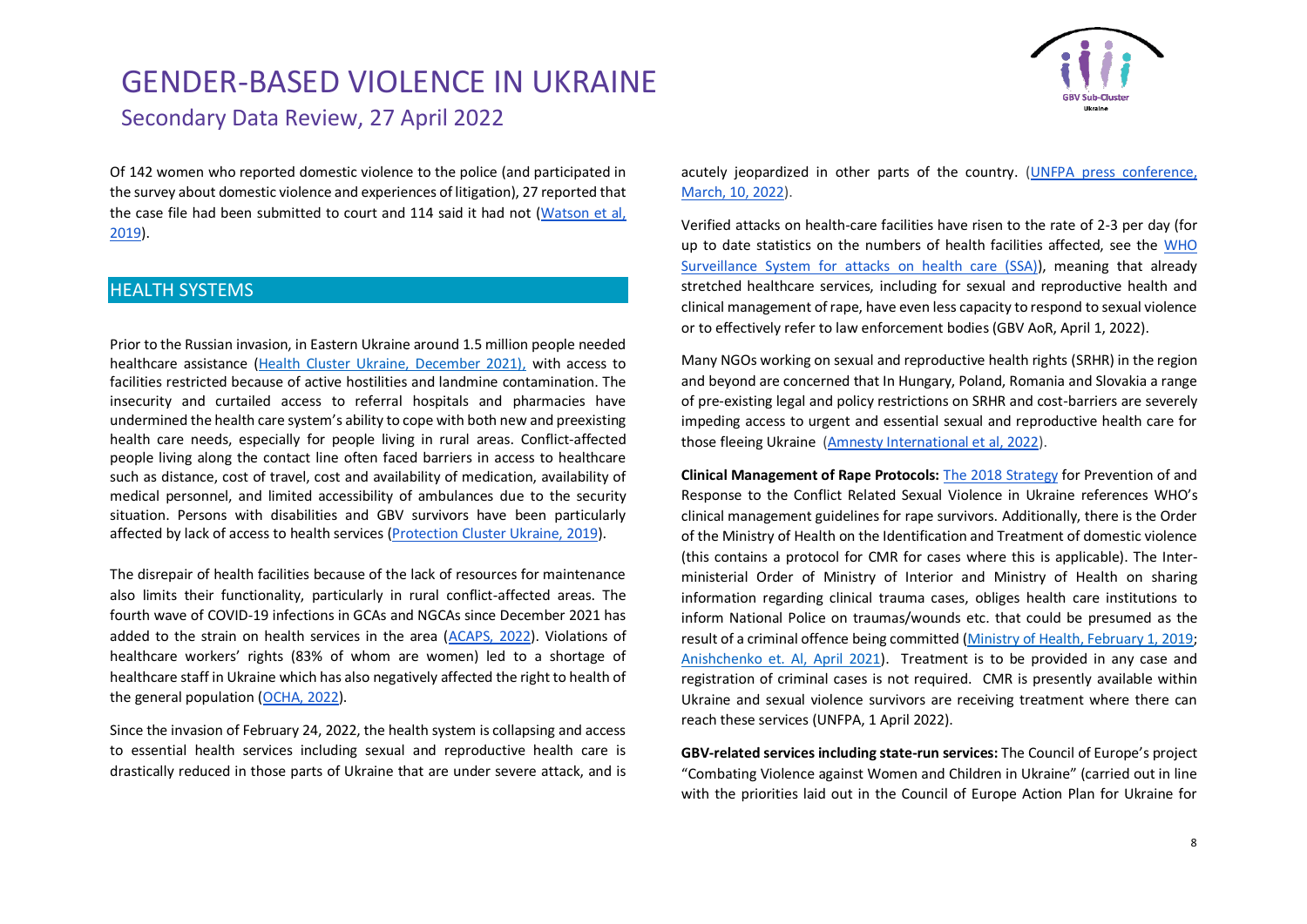

2015-2017), foresaw the provision of expertise for the setting up and running of shelters and/or other specialized services for survivors of violence against women and domestic violence in Ukraine by 2021 [\(Council of Europe, 2018\)](https://rm.coe.int/guidlines-shelters-en/1680a24a42). However as already stated Ukraine has yet to ensure a consistent victim-centered, human rights-based approach [\(Mann and Gugaiets, 2020;](https://rm.coe.int/eng-26-06-corrected-by-designer/16809eedf5) [Amnesty International, 2020](https://www.amnesty.org/en/latest/news/2020/11/ukraine-epidemic-of-violence-against-women-in-conflicttorn-east/)[\).](https://rm.coe.int/eng-26-06-corrected-by-designer/16809eedf5)

UNFPA and NGOs have also supported GBV response and prevention programs and established accessible and highly specialized services for survivors, including shelter, crisis rooms, daycare centers, mobile police groups, national toll-free hotlines, psychosocial support mobile team and health service delivery points [\(UNFPA, 2022\)](https://ukraine.unfpa.org/en/topics/gbv-response-and-prevention-programme). In Ukraine day care centers are a drop-in facility where psychosocial support plus other types of linked support are available. (GBV AoR, April 26, 2022) In late 2020, UNFPA with the support of the UK Government established an online women's career hub "Break the Circle". The hub aims to develop the professional potential and financial capacity of women survivors, or women at risk of GBV, to help them build their life free from violence. [\(UNFPA,](https://ukraine.unfpa.org/en/topics/gbv-response-and-prevention-programme)  [2022\)](https://ukraine.unfpa.org/en/topics/gbv-response-and-prevention-programme)

At the current time, GBV specialized services continue to operate in a number of municipalities (including many of largest cities of Dnipro, Vinnytsia, Lviv, Odessa, Uzhhorod), except those communities where active hostilities are taking place, though essential services are currently affected by significant gaps and limitations.

More information on GBV services and their operation in-crisis is provided under the section on GBV capacities.

### SOCIODEMOGRAPHIC ENVIRONMENT

Ukraine already has an unusual demographic population profile with many more women (54%) than men (46%). Gender is featuring as a key factor in this crisis since most of the people fleeing conflict affected areas of Ukraine are women, girls and boys. Since Martial Law was introduced on 24 February 2022, men aged 18 to 60 years are remaining in Ukraine. Older people (both women and men) are fleeing the conflict-affected cities and leaving the country. This means the demographic profile of affected people is likely to be quite distinctive in terms of gender and age depending on where people are located [\(CARE, 2022\)](https://www.careevaluations.org/wp-content/uploads/Ukraine-Rapid-Gender-Analysis-Brief-Final.pdf).

**LGBTI+ people:** Victor Madrigal-Borloz, UN Independent Expert on protection from violence and discrimination based on sexual orientation and gender identity, expressed his deep concern about evidence being brought to his attention confirming that exposure to dangers faced by people who seek protection during this time is greatly exacerbated for those who identify as LGBTI and/or genderdiverse. *"LGBTI and gender-diverse people are vulnerable to acts of stigmatization, harassment and violence from both armed combatants and civilians, whether such acts are opportunistically motivated, connected to larger social discriminatory patterns, or the result of explicit, targeted political repression.[...] I lament that the military operation by the Russian Federation and the ensuing armed conflict will destroy decades of progress in the fight against discrimination and violence based on sexual orientation and gender identity in law, in access to justice, and in public policy, including the health, education, employment and housing sectors*" ([OHCHR,](https://www.ohchr.org/en/press-releases/2022/03/ukraine-protection-lgbti-and-gender-diverse-refugees-remains-critical-un)  [March 22, 2022\)](https://www.ohchr.org/en/press-releases/2022/03/ukraine-protection-lgbti-and-gender-diverse-refugees-remains-critical-un).

In Ukraine people are now allowed to change their gender marker without surgery and get a new birth certificate. Although there has been progress towards legal gender recognition the process remains onerous, which has deterred many Ukrainians from updating their documents. Without accurate gender markers on their identification, transgender people are left vulnerable to discrimination when travelling or accessing healthcare and aid. It appears also that transgender women who are listed as 'male' in government documents, and transgender men and masculine-presenting women are seen as potential recruits and are not allowed to leave Ukraine [\(Burgess, 2022\)](https://www.abc.net.au/news/2022-03-28/lgbtq-rights-russia-invasion-kyiv-queer-activism/100932590).

**Older people over 65** years represent 22% of the population. Older women are more marginalized and economically vulnerable than older men with the gender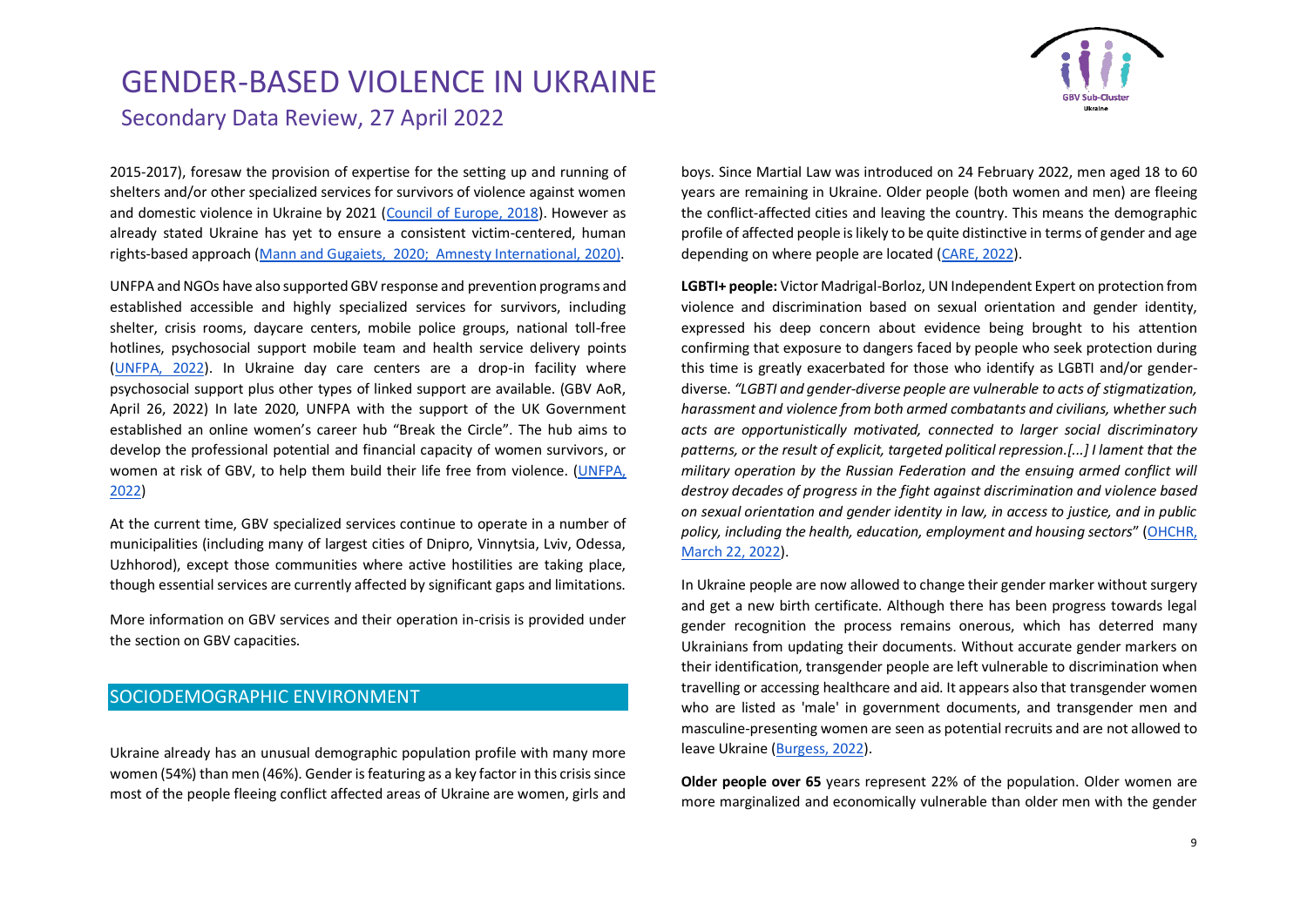

pay gap leading to a gender pension gap (32% in 2018). Because the number of women of retirement age is higher than men, women are more dependent on state pension and social policy measures. [\(HelpAge, 2018\)](https://reliefweb.int/sites/reliefweb.int/files/resources/helpage_baseline_report_usaid_echo_july_2018.pdf). 57% of IDPs are over 60 and 58% of the non-displaced population [\(IOM, April 1, 2022\)](https://displacement.iom.int/sites/default/files/public/reports/IOM_Ukraine%20Displacement%20Report_Round%202.pdf).

**Gender, age, disability, displacement status** and other characteristics further affected access to employment and financial resources in the pre-war period and are likely to impact the socioeconomic situation of the citizens of Ukraine during the war.

**Persons with disabilities:** Pre the Russian invasion that started in February 2022, there were approximately 2.8 million people with disabilities in Ukraine, more than 1 million of whom are women of working age. Only a third of them had a job, and all others were in need of employment. 65% of women with disabilities visit a doctor less than once a year, 11% of them practice self-treatment, and 76% have no access to a gynecologist. Each year, the number of single mothers with children with disabilities in Ukraine is increasing. In 2015, there were 154,000 single mothers with children with disabilities in Ukraine, and in 2017, this figure rose to 160,000 (from a Parliamentary Hearings on the Prevention of and Addressing the Discriminations of Women from Vulnerable Social Groups -reported i[n UN Women](https://eca.unwomen.org/sites/default/files/Field%20Office%20ECA/Attachments/Publications/2019/06/CEDAW%20CRPD%20Guide%20ENG_compressed.pdf)  [et al, 2019\)](https://eca.unwomen.org/sites/default/files/Field%20Office%20ECA/Attachments/Publications/2019/06/CEDAW%20CRPD%20Guide%20ENG_compressed.pdf).

The number of people with disabilities is expected to be growing, as anecdotal reports from women's CSOs in the southeast regions tell of increasing numbers of women, men, and child amputees in hospitals. Due to the dangers and challenges of the journey, caregivers of **older people and family members with disabilities**  are making impossible decisions between fleeing and staying to care for their family members.

Persons with disabilities, including children and older people, face challenges in accessing shelter and are at high risk of abandonment and family separation. Shelters in Kyiv are not accessible, and while others rush to safety, people with physical impairments with limited mobility are left behind. Due to stigma around disability and the lack of specialized services, adults and children with disabilities are often placed in institutions away from home. There are huge concerns about their access to services and safety in the current context [\(CARE and UN Women,](https://eca.unwomen.org/en/digital-library/publications/2022/03/rapid-gender-analysis-of-ukraine-secondary-data-review#view)  [2022\)](https://eca.unwomen.org/en/digital-library/publications/2022/03/rapid-gender-analysis-of-ukraine-secondary-data-review#view).

The Government of Ukraine is adopting measures to facilitate the cross-border movement of the most at-risk people, including persons with disabilities and unaccompanied minors [\(CARE and UN Women, 2022\)](https://eca.unwomen.org/en/digital-library/publications/2022/03/rapid-gender-analysis-of-ukraine-secondary-data-review#view).

**The Roma population** faces ongoing discrimination. The last Census (2001) put the number of Romani in Ukraine at 47,600. However, according to various estimates, the Roma community comprises between 200,000 and 400,000 people living in all regions of the country. Despite the adoption of a Strategy and Plan of Action for the Protection and Integration of the Roma National Minority into Ukrainian Society, discrimination and violence against this group continue. Neither the Strategy nor Plan of Action are gendered [\(CARE, 2022\)](https://www.careevaluations.org/wp-content/uploads/Ukraine-Rapid-Gender-Analysis-Brief-Final.pdf) despite gender stereotypes that are prevalent in the Roma community, where girls' education is often not encouraged [\(CARE and UN Women, 2022\)](https://eca.unwomen.org/en/digital-library/publications/2022/03/rapid-gender-analysis-of-ukraine-secondary-data-review#view). A report by Minority Rights Group Europe and the International Charitable Organization Roma Women's Fund 'Chiricli' (Chiricli) on the Roma in Ukraine noted the continuing discrimination and violence against the group, including an example of men in uniforms attacking Roma women and children at a square near the main railway station [\(Bocheva,](https://minorityrights.org/wp-content/uploads/2019/05/MRG_Rep_Ukraine_EN_Apr19.pdf)  [2019\)](https://minorityrights.org/wp-content/uploads/2019/05/MRG_Rep_Ukraine_EN_Apr19.pdf).

Roma people have experienced discrimination as they flee the current crisis; they not only face violence from the invading army but also from Ukrainian forces and from the states welcoming refugees. The break-up of families and loss of male breadwinners have hit Roma women particularly hard as they tend to rely heavily on men for support and protection. Because of their size, most Roma families have found it difficult to find accommodation in neighboring countries. In Moldova there are reports that they are separated by authorities from ethnic Ukrainians, in an attempt to prevent tensions. [\(Popoviciu, March 7, 2022;](https://www.aljazeera.com/news/2022/3/7/ukraines-roma-refugees-recount-discrimination-on-route-to-safety) [Benstead, April 5,](https://thewire.in/rights/how-russias-war-has-hit-ukraines-roma-people)  [2022\)](https://thewire.in/rights/how-russias-war-has-hit-ukraines-roma-people).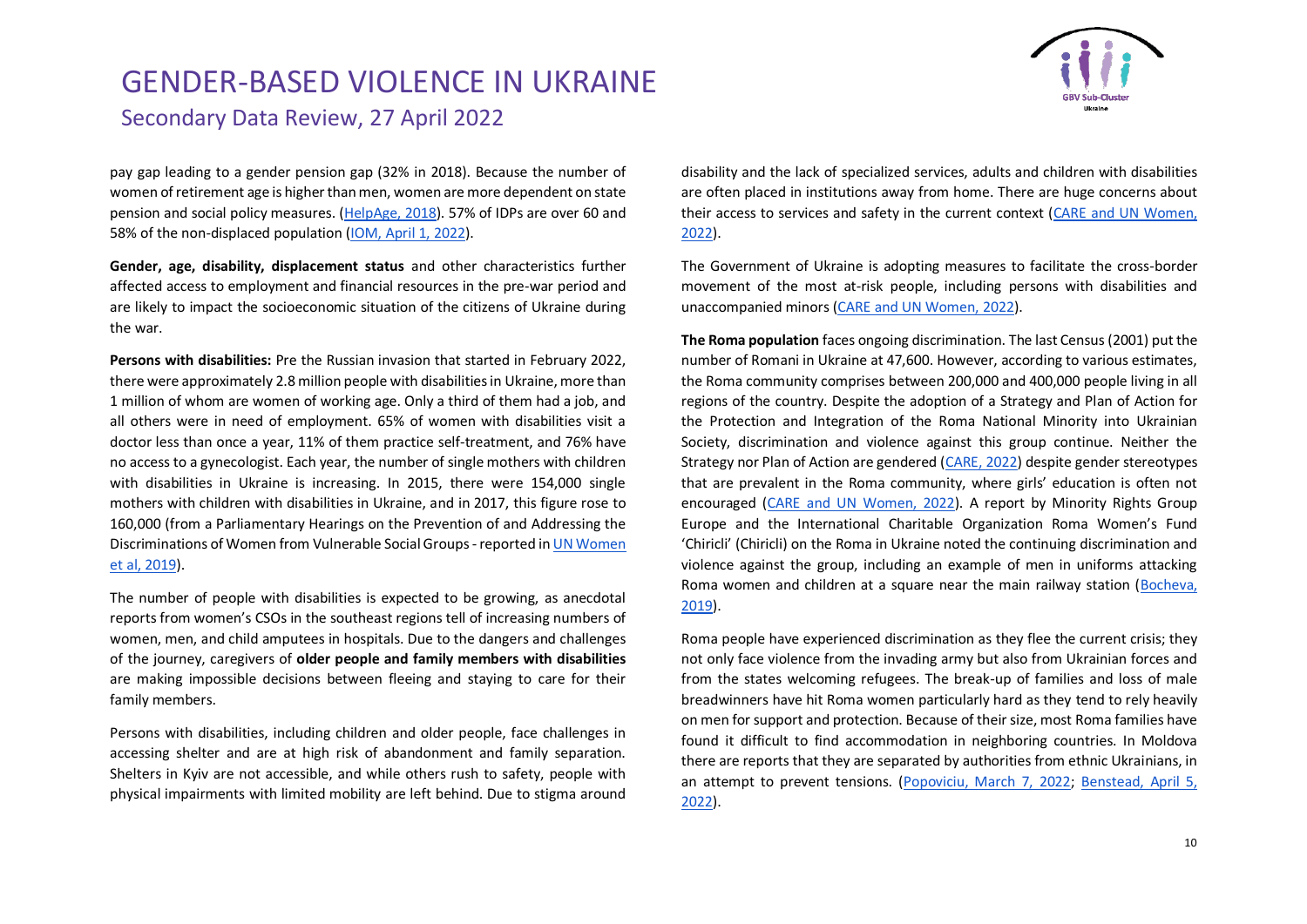

Significant numbers of **Internally Displaced Persons (IDPs)** pre-date the current crisis. As of 1 April 2021 there are more than 7 million people who have been displaced internally. 59% are believed to be female, 5% infants, 57% are older than 60, 24% have a child under 5, 10% are IDPs from 2014-2015 (with or without formal status), 30% are chronically ill and 19% are living with a disability, [\(IOM, April 1,](https://displacement.iom.int/sites/default/files/public/reports/IOM_Ukraine%20Displacement%20Report_Round%202.pdf)  [2022\)](https://displacement.iom.int/sites/default/files/public/reports/IOM_Ukraine%20Displacement%20Report_Round%202.pdf) In addition, by the 30 of March [UNHCR](https://data2.unhcr.org/en/situations/ukraine) estimated that there were over 4 million **refugees**, making this the fastest growing refugee crisis since World War II [\(UNHCR, March 24, 2022\)](https://data2.unhcr.org/en/documents/details/91589).

UN Women (March 2020) reported that internally displaced women face discrimination in attempting to access economic resources, public services, and decision-making processes. In the current conflict, there is a significant risk of double or triple displacement of those who were already displaced [\(CARE, 2022\)](https://www.careevaluations.org/wp-content/uploads/Ukraine-Rapid-Gender-Analysis-Brief-Final.pdf).

There is little sex disaggregated data on the humanitarian profile since the Russian invasion of February 2022. Available data includes:

- 59% of IDPs are female (from IOM survey, although absence of credible sources of IDP data - [IOM, April 1, 2022\)](https://displacement.iom.int/sites/default/files/public/reports/IOM_Ukraine%20Displacement%20Report_Round%202.pdf).
- 90% of refugees are women and children [\(UN website\)](https://www.unodc.org/unodc/press/releases/2022/March/targeted-by-traffickers---ukrainian-refugees-at-high-risk-of-exploitation.html).
- Women of reproductive age: 8% of IDPs are pregnant or breastfeeding [\(IOM, 1 of April 2022\)](https://displacement.iom.int/sites/default/files/public/reports/IOM_Ukraine%20Displacement%20Report_Round%202.pdf). According to the United Nations Population Fund, about 1,000 deliveries among Ukrainians are expected per week. The World Health Organization (WHO) estimates that 15% of pregnancies, in a war zone or not, will require skilled medical care for a potentially lifethreatening complication [\(Levy, 2022\)](https://www.wired.com/story/the-war-in-ukraine-is-a-reproductive-health-crisis-for-millions/).

**Female headed households:** in NGCA, 71% of heads of households are female. The percentage is even higher for the population aged over 60, where the share of female-headed households is 88%. While women are more likely to head households in the conflict-affected areas of Ukraine, they are also more likely to have multi-sectoral needs compared to men. The situation in NGCA is expected to be similar, but no reliable and consistent data are available [\(OCHA, 2022\)](https://reliefweb.int/report/ukraine/ukraine-humanitarian-needs-overview-2022-february-2022-enuk).

**Girls:** There are reports that adolescent girls are resorting to survival sex as a result of the impacts of conflict. Women and girls displaced by the war are at risk from sexual exploitation and face sexual violence [\(UNODC 2022\)](https://www.unodc.org/unodc/press/releases/2022/March/targeted-by-traffickers---ukrainian-refugees-at-high-risk-of-exploitation.html).

Pre the current conflict girls tended to rate their health twice as worse as boys – one in three girls consider their health to be 'so-so or 'poor.' This is almost twice as high as the global average and six times higher than in countries such as North Macedonia. Every third adolescent reported feeling depressed, with girls more likely to report this [\(UNICEF 2019\)](https://www.unicef.org/ukraine/en/press-releases/unicef-ukrainian-adolescents-neglect-their-health-eat-unhealthy-food-and-spend-their). Roma girls face discrimination and lack access to education compared to boys [\(Roma Women Fund -](http://www.chirikli.com.ua/index.php/en/news/item/210-written-comments-on-the-situation-of-romani-women-in-ukraine-to-the-united-nations-committee-on-the-elimination-of-discrimination-against-women) Chiricli, 2017).

**People living with HIV:** Ukraine has the second highest rates of HIV in Eastern Europe and Central Asia, affecting about 1% of the population. There are 260,000 people living with HIV in Ukraine, of which 120,000 are women over 15 years [\(UNAIDS, 2021\)](https://www.unaids.org/sites/default/files/media_asset/2021-global-aids-update_en.pdf). In 2019 80% of people living with HIV who needed treatment were taking ARVs [\(UNAIDS, 2020\)](https://www.unaids.org/sites/default/files/country/documents/UKR_2020_countryreport.pdf).

The World Health Organization (WHO) has estimated that at least 28,000 people living with HIV will have fled Ukraine and need access to HIV treatment elsewhere, including 14,589 men, 12,937 women, and 562 children. The overall number is likely to rise to 40,000 if numbers of refugees increase as predicted [\(AIDSMap,](https://www.aidsmap.com/news/mar-2022/ukrainians-displaced-russian-invasion-struggling-access-hiv-and-drug-dependency)  [2022\)](https://www.aidsmap.com/news/mar-2022/ukrainians-displaced-russian-invasion-struggling-access-hiv-and-drug-dependency).

**People living in poverty (Economy):** Ukraine is one of the poorest countries in Europe and Ukrainian women are more likely to receive social assistance than men. UN Women (May 2020) citing data from the State Statistics Service reported that, in 2018, women constituted 72.2% of those registered to receive social assistance and 73% of applicants for in-kind aid and cash assistance. [\(CARE, 2022\)](https://www.careevaluations.org/wp-content/uploads/Ukraine-Rapid-Gender-Analysis-Brief-Final.pdf).

Before the invasion the labor market reflected gender inequalities. According to the International Gender Gap Index Report 2020, Ukraine ranks 59th of 153 countries [\(2020\)](https://www3.weforum.org/docs/WEF_GGGR_2020.pdf). Since 2014, the pay gap between men and women has increased from 24% to 26% [\(International Gender Gap Index Report 2020\)](https://www3.weforum.org/docs/WEF_GGGR_2020.pdf). Only a small part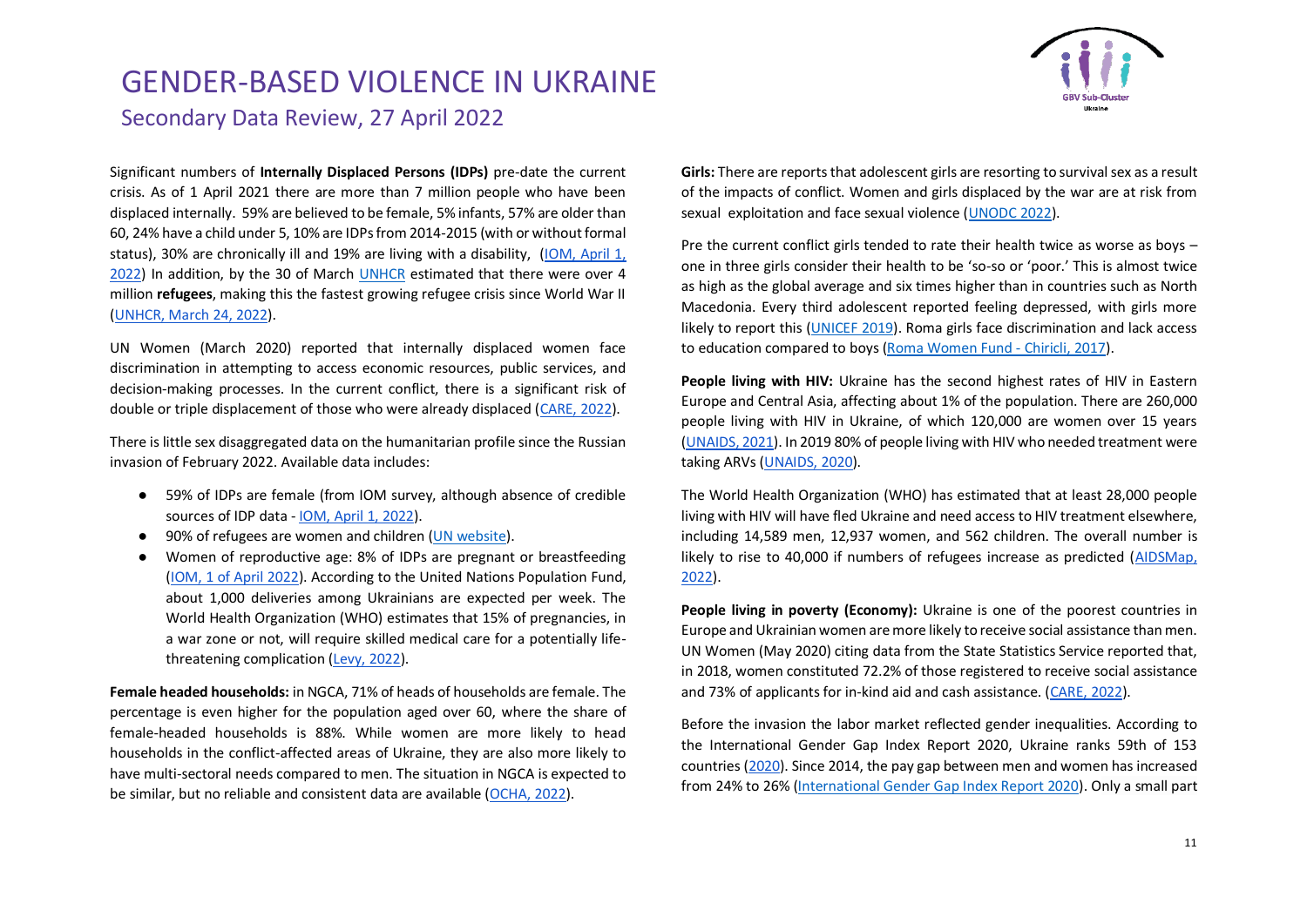

of the gender pay gap is thought to be as a result of the differences in endowments (education, work experience, economic sector etc.) between men and women. Discriminatory practices may be underpinned by discriminatory gender attitudes [\(Gatskova, 2021\)](https://link.springer.com/chapter/10.1007/978-981-15-9358-1_8). Female participation in the labor market is 46.7% compared to 63.1% for men [\(UNDP, 2020\)](https://hdr.undp.org/sites/default/files/Country-Profiles/UKR.pdf).

**Injecting drug users:** About 317,000 Ukrainians inject drugs like heroin regularly [\(NAM AIDSmap, 2022\)](https://www.aidsmap.com/news/mar-2022/ukrainians-displaced-russian-invasion-struggling-access-hiv-and-drug-dependency). Women who use drugs are a particularly marginalized community; their social stigmatization as drug users is reinforced by their gender. Female drug users likewise face the discriminatory aspects of clause 164 of the Family Code of Ukraine, which states that a person can be deprived of his/her parental rights in case of alcohol or drug addiction which hampers their engagement in treatment/medical services [\(AIDSFonds et al, 2021\)](https://frontlineaids.org/wp-content/uploads/2021/03/Annex-10g-PITCH-Story-of-Change-Ukraine.pdf).

As of January, 14,868 of drug users were receiving substitute opiates such as methadone and buprenorphine. Ukraine has been funding these treatment services since 2017 [\(NAM AIDSmap, 2022\)](https://www.aidsmap.com/news/mar-2022/ukrainians-displaced-russian-invasion-struggling-access-hiv-and-drug-dependency). Over 80% of those prescribed treatment in Ukraine are men. This may reflect lower numbers of female drug users but is also believed to be the result of the barriers women who use drugs face accessing services such as a potential risk that their children could be taken away [\(AIDSFonds et al, 2021\)](https://frontlineaids.org/wp-content/uploads/2021/03/Annex-10g-PITCH-Story-of-Change-Ukraine.pdf).

Since February 2022 of the two main manufacturers of methadone in Ukraine, one factory has been evacuated and stocks are empty in the other. The Russian government is known for its hostility to treatment for drug users, and supplies were cut off in Crimea when it was annexed in 2014. Discussions on how to transfer methadone into Ukraine are ongoing [\(NAM AIDSmap, 2022\)](https://www.aidsmap.com/news/mar-2022/ukrainians-displaced-russian-invasion-struggling-access-hiv-and-drug-dependency).

**Education:** Ukraine has extremely high levels of literacy. UNESCO reports that women and men in Ukraine have almost 100% literacy. Ukraine has achieved gender parity in enrolment from the pre-primary up to tertiary level of education [\(UNESCO website\)](http://uis.unesco.org/country/UA). The greatest gender disparities in enrolment in educational institutions are seen in technical and vocational education. There are distinct gender patterns in fields of study, with young women and men channeled toward certain academic subjects, women, for example, are more likely to study healthcare and education (State Statistics Service, 202 discussed in [CARE, 2022\)](https://www.careevaluations.org/wp-content/uploads/Ukraine-Rapid-Gender-Analysis-Brief-Final.pdf).

**Women's Rights Organizations** exist in Ukraine and before the conflict were active throughout the country. The 2014 Maidan Revolution generated high levels of civic activism, especially among young people using social media. Respondents to a UN Women (2020) study on the capacity of women's organizations and CSOs on gender equality and women's rights in Ukraine noted that the greatest challenges to progress on gender equality and women's rights are the lack of political and public support, and the lack of resources. They identified organizations focused on a range of themes including:

- Economic and political equality
- Gender-Based Violence
- Women Peace and Security
- Business leadership
- Law reforms and policy advocacy
- Poverty reduction
- Women with disabilities
- Sexual and reproductive health and rights
- Roma women
- Lesbian, bisexual, transgender, intersex and queer (LBTIQ) issues and rights

#### [\(UN Women, 2022\)](https://reliefweb.int/sites/reliefweb.int/files/resources/03_2022_un_women_rapid_assessment_womens_csos_eng.pdf).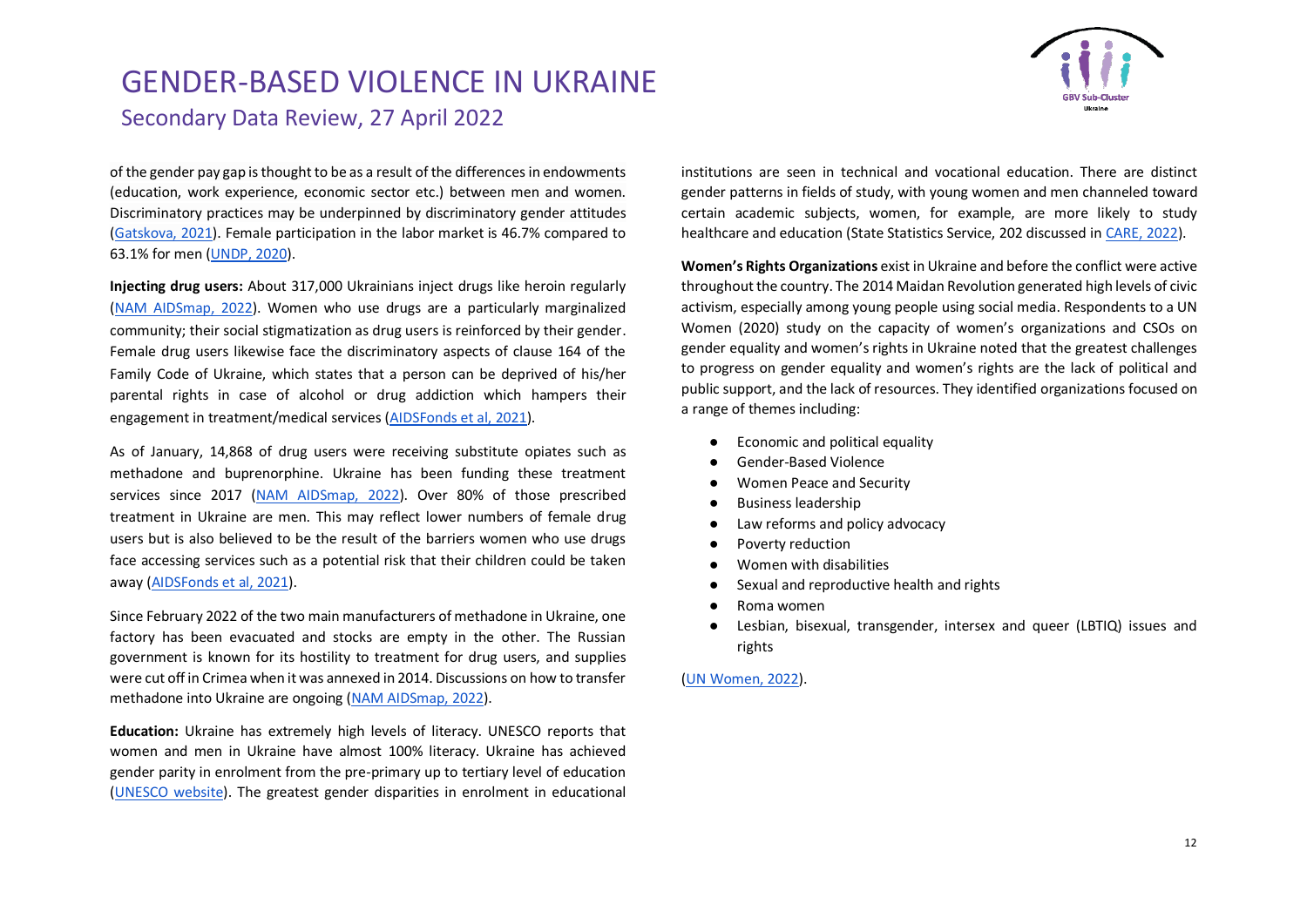

#### RESPONSE ENVIRONMENT (BASIC NEEDS)

**Threats to Life (Lack of safety and security):** Women and men, boys and girls across the country are facing unprecedented threats to their lives. Some people have fled their homes in search of safety and are struggling to find a roof over their heads and basic needs for their families. Others have no way to leave their communities due to a lack of transport, proximity of military violence, or physical mobility, among many other things. Many are seeking protection in nearby bomb shelters, while others are unable to leave their home [\(UN Women, 2022\)](https://reliefweb.int/sites/reliefweb.int/files/resources/03_2022_un_women_rapid_assessment_womens_csos_eng.pdf).

Many CSOs highlight the constant fear that women are under for themselves and their families. The psychological impact of threat, insecurity and instability is already taking a heavy toll on people, as they navigate the rapidly changing environment [\(UN Women, 2022\)](https://reliefweb.int/sites/reliefweb.int/files/resources/03_2022_un_women_rapid_assessment_womens_csos_eng.pdf).

**Protection:** Pre the Russian invasion in February 2022 approximately 2.5 million people, including 291,000 IDPs, were recorded as in need of specialized protection responses. Over 909,000 were recorded as in need of child protection services, with an additional 582,000 in need of GBV prevention and responses.

IDPs in Ukraine felt that local integration was the preferred durable solution. The main challenges around the protection of IDPs pre-invasion were related to delinking access to services and benefits from IDP registration, expanding access to housing programs, promoting economic inclusion and finding solutions to IDPs still living in collective centers. These views of IDPs are not disaggregated by gender. In the NGCA GBV activities were still a major gap due to limitations imposed in the NGCA, while core and fundamental protection services such as psychological support, legal aid and individual counselling were still not available in the NGCA [\(OCHA, 2022\)](https://reliefweb.int/report/ukraine/ukraine-humanitarian-needs-overview-2022-february-2022-enuk).

Women participating in focus group discussions in settlements set up as a result of the conflict in the East of Ukraine pre-Russian invasion in February 2022, explained the impact of a number of factors related to the security of women and girls, such as lack of street lighting; the presence of aggressive stray dogs; and the fear of meeting people under the influence of alcohol or drugs. In addition, women living 0 to 5 km from the "contact line" reported as their main concerns the risk of being robbed (17%), being injured (16%), being victim of Mines/ERW (12%), and being killed (9%) [\(OCHA, 2022\)](https://reliefweb.int/report/ukraine/ukraine-humanitarian-needs-overview-2022-february-2022-enuk).

**Child protection:** One month of war in Ukraine has led to the displacement of 4.3 million children, more than half of the country's estimated 7.5 million child population. This includes more than 1.8 million children who have crossed into neighboring countries as refugees and 2.5 million who are now internally displaced inside Ukraine. Despite intensive efforts to ensure safe, rapid and unimpeded humanitarian access and child protection, significant challenges remain in the most affected areas across the country. [\(UNICEF, March 30, 2022\)](https://www.unicef.org/cuba/en/node/1761)

**Women's Rights Organizations**: Local women's groups and civil society organizations (CSOs) are in need of support and funding to enable them to continue to respond to the immediate priorities of their communities [\(UN Women,](https://reliefweb.int/sites/reliefweb.int/files/resources/03_2022_un_women_rapid_assessment_womens_csos_eng.pdf)  [2022\)](https://reliefweb.int/sites/reliefweb.int/files/resources/03_2022_un_women_rapid_assessment_womens_csos_eng.pdf).

**Food security:** Over 20% of the population in Luhansk and 19% in Donetsk suffered from insufficient food consumption levels pre the Russian invasion. Farmers and workers are unable to access their workplaces or farms, and traders refrain from operating near the contact line given high insecurity levels. The limited access to income or income-generating activities and limited market functionality effect people's food security levels. Because of various movement limitations, food prices are higher in NGCAs, meaning food insecurity is also higher in those areas than in GCAs. [\(ACAPS, 2022\)](https://reliefweb.int/report/ukraine/acaps-briefing-note-ukraine-current-humanitarian-situation-and-outlook-17-february).

Most women's organizations that participated in UN Women's study mentioned the acute need for basic life-sustaining support. This includes a specific call for food (especially baby food), medicine/medical services and hygiene and sanitation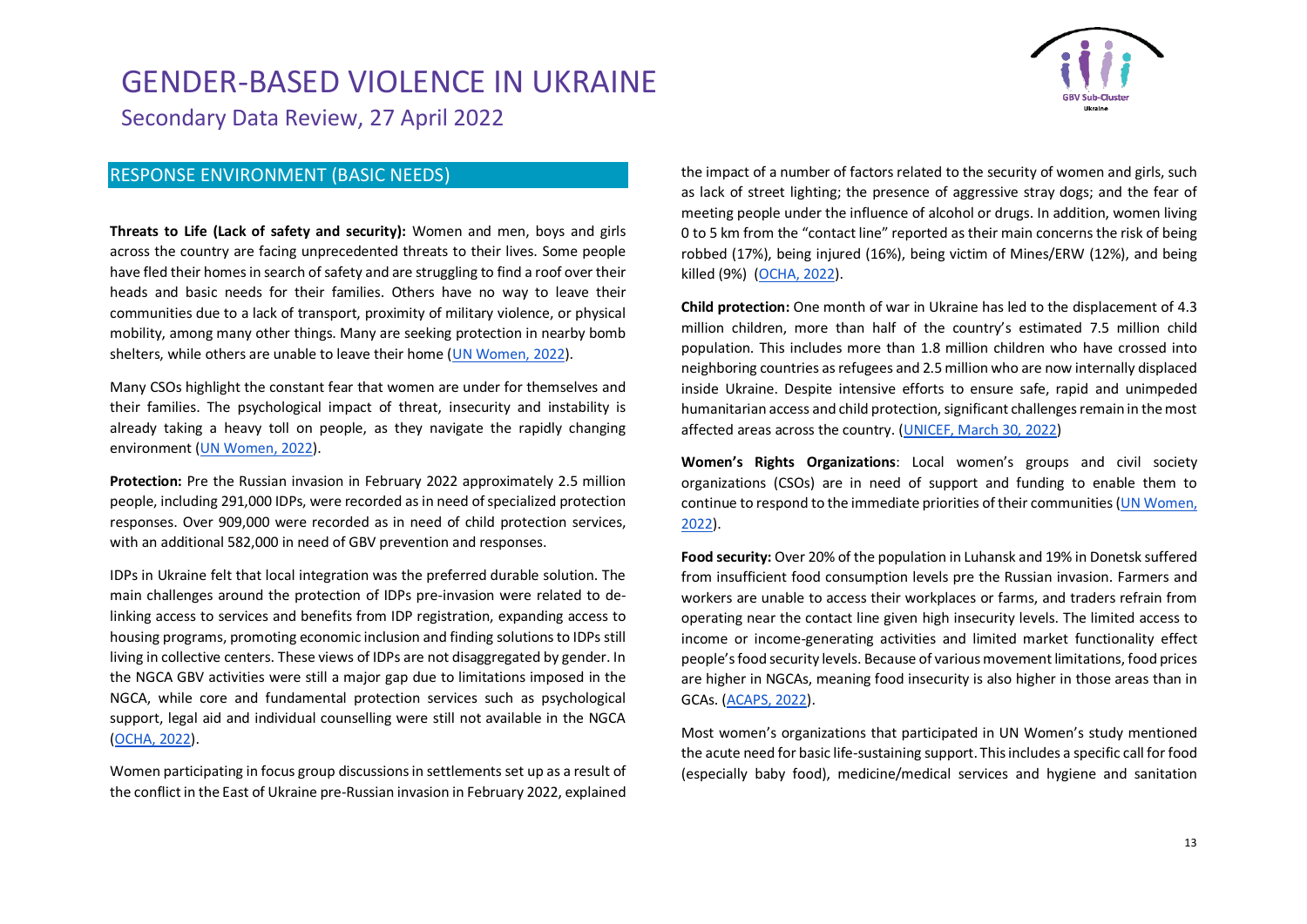items (such as diapers). It is clear from requests by women's CSOs, that women are highly concerned for their children. [\(UN Women, 2022\)](https://reliefweb.int/sites/reliefweb.int/files/resources/03_2022_un_women_rapid_assessment_womens_csos_eng.pdf).

**Livelihoods:** In the current crisis, Women's Rights Organizations CSOs are reporting the rapid loss of income. Not only is the access to cash limited or suspended (through for example ATMs), but people are not able to work and earn their livelihoods. In some cases, those reliant on pensions or other social support, have not been able to access their funds. At the same time prices are quickly increasing, as goods become increasingly unavailable and supply chains are halted [\(UN](https://reliefweb.int/sites/reliefweb.int/files/resources/03_2022_un_women_rapid_assessment_womens_csos_eng.pdf)  [Women, 2022\)](https://reliefweb.int/sites/reliefweb.int/files/resources/03_2022_un_women_rapid_assessment_womens_csos_eng.pdf).

According to the Public Employment Centre, during the COVID-19 quarantine period, women and men were equally receiving the unemployed status, but men entered employment much more often than women [\(OCHA, 2022\)](https://reliefweb.int/report/ukraine/ukraine-humanitarian-needs-overview-2022-february-2022-enuk).

Female pensioners, particularly those residing in NGCA, are reported to be in a particularly vulnerable situation. As women's pensions were on average 30% lower than those of men, the costs involved for crossing the "contact line" or transit through the Russian Federation to collect pension payments in GCA have a higher negative economic impact on them [\(OCHA, 2022\)](https://reliefweb.int/report/ukraine/ukraine-humanitarian-needs-overview-2022-february-2022-enuk).

Increased economic challenges encountered by women compared with men put them at higher risk of GBV, and becoming targets of sexual exploitation and trafficking, particularly among the population affected by the conflict [\(OCHA,](https://reliefweb.int/report/ukraine/ukraine-humanitarian-needs-overview-2022-february-2022-enuk)  [2022\)](https://reliefweb.int/report/ukraine/ukraine-humanitarian-needs-overview-2022-february-2022-enuk).

**Meet basic needs of women and girls to mitigate and prevent sexual exploitation including survival sex:** Since the start of the conflict in 2014 in the regions of Donetsk and Luhansk, increasing numbers of women selling sex have been recorded. There are concerns that the current war may also impact the rates of sex work, as well as survival sex, as a negative coping mechanism particularly among women and adolescent girls in the severely war-affected settlements [\(CARE and](https://eca.unwomen.org/en/digital-library/publications/2022/03/rapid-gender-analysis-of-ukraine-secondary-data-review#view)  [UN Women, 2022\)](https://eca.unwomen.org/en/digital-library/publications/2022/03/rapid-gender-analysis-of-ukraine-secondary-data-review#view).

**Water, Sanitation, and Hygiene:** Some areas report a lack of access to water and limited/no power supply or backup generators. This is particularly true for the people staying in temporary sleeping arrangements, such as schools or ad-hoc shelters [\(UN Women, 2022\)](https://reliefweb.int/sites/reliefweb.int/files/resources/03_2022_un_women_rapid_assessment_womens_csos_eng.pdf).

**Health:** Health statistics reveal that before the conflict, Ukrainian women outlive men by about 10 years. This data trend is similar to that observed in other East European countries but almost double that of Western Europe. The gap is attributed, in part, to behavioral differences with men smoking and/or drinking alcohol more, working in unsafe jobs and not seeking treatment for health issues (reported in FAO, 2021). COVID-19 vaccination rates are also lower than the European average [\(CARE, 2022\)](https://www.careevaluations.org/wp-content/uploads/Ukraine-Rapid-Gender-Analysis-Brief-Final.pdf).

In Ukraine in 2021 for women aged 15-49, the contraceptive prevalence rate of any method was 53%, while the unmet need for family planning rate was 6%. The maternal mortality ratio was 19 deaths per 100 000 live births in 2017. There are no data available on sexual, reproductive and maternal health interventions in Donetska and Luhanska oblasts. [\(Health Cluster Ukraine, 2021\)](https://reliefweb.int/sites/reliefweb.int/files/resources/phsa-short-form-011221.pdf).

Women's access to SRHR services already fell rapidly during COVID-19 [\(CARE,](https://www.careevaluations.org/wp-content/uploads/Ukraine-Rapid-Gender-Analysis-Brief-Final.pdf)  [2022\)](https://www.careevaluations.org/wp-content/uploads/Ukraine-Rapid-Gender-Analysis-Brief-Final.pdf). Now the invasion is having a severe impact on women, girls and marginalized populations in Ukraine and is jeopardizing their SRHR [\(UN Women,](https://www.unwomen.org/en/news-stories/in-focus/2022/03/in-focus-war-in-ukraine-is-a-crisis-for-women-and-girls)  [March, 29, 2022\)](https://www.unwomen.org/en/news-stories/in-focus/2022/03/in-focus-war-in-ukraine-is-a-crisis-for-women-and-girls). The risk of maternal and infant mortality and morbidity will increase rapidly in the coming months [\(UNFPA website,](https://www.unfpa.org/ukraine-war) 2022). Global standards show that 8% of the displaced population is estimated to be pregnant women and girls [\(IOM, April 1, 2022\)](https://displacement.iom.int/sites/default/files/public/reports/IOM_Ukraine%20Displacement%20Report_Round%202.pdf) and 15% of them will require life-saving emergency obstetric newborn care for treatment of complications in pregnancy [\(CARE, 2022\)](https://www.careevaluations.org/wp-content/uploads/Ukraine-Rapid-Gender-Analysis-Brief-Final.pdf). For Ukraine specifically, UNFPA estimates there were 265,000 pregnant Ukrainian women at the beginning of the war, of which 80,000 will give birth in the next three months. [\(UNFPA, April 19, 2022\).](https://www.unfpa.org/sites/default/files/resource-pdf/Updated%20Appeal%20April_%20for%20PUBLIC%20donors_0.pdf)

As described in the section on health systems above women and girls fleeing into neighboring countries are struggling to access SRHR services.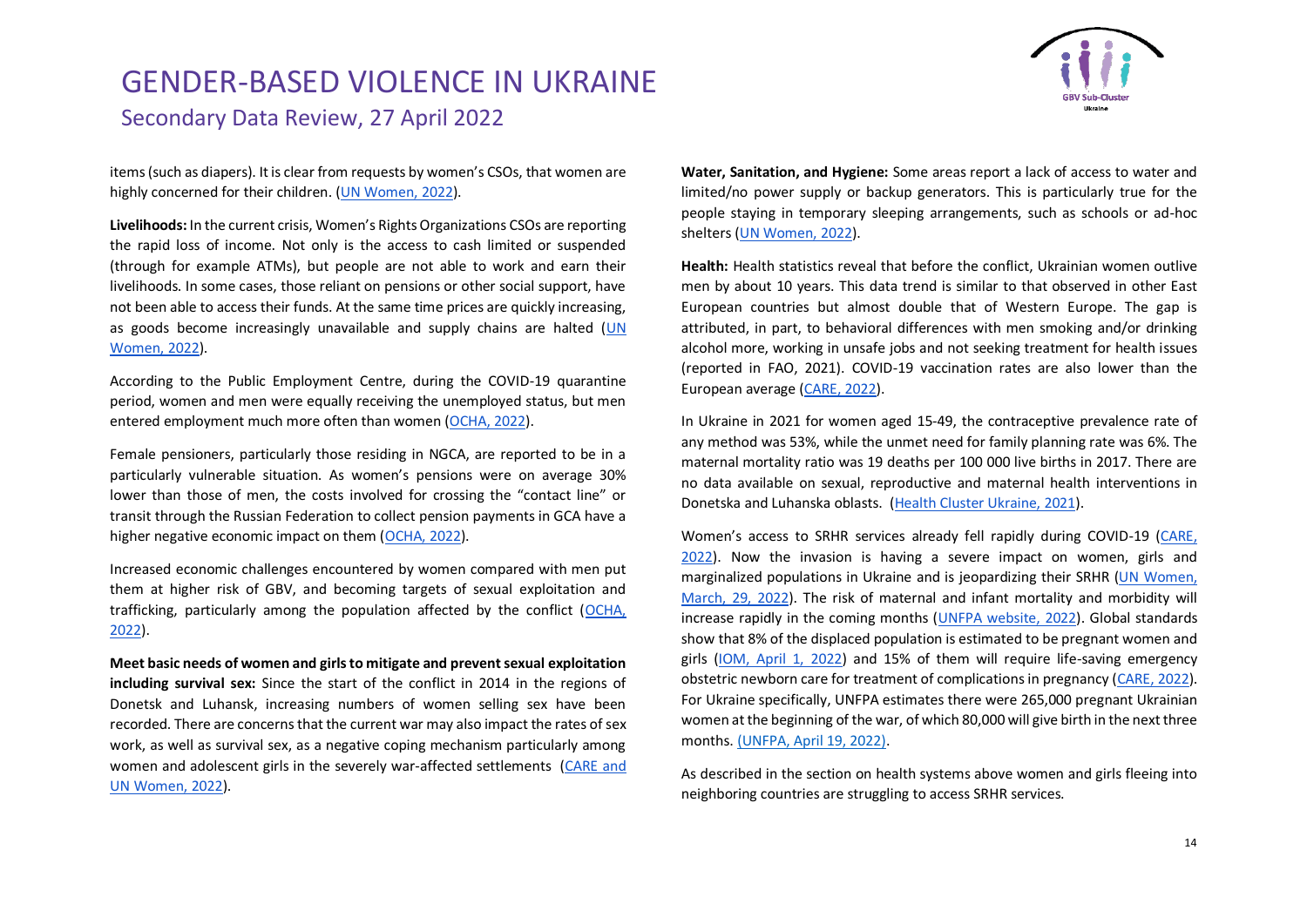

**HIV treatment and care**: As of 11 April 2022, UNAIDS estimates that there may only be a three-week supply of antiretroviral therapy (ART) left in Ukraine and many of those fleeing the conflict within Ukraine and into neighboring countries are likely to experience difficulties in accessing regular supplies of the life-saving medicines. HIV prevention services have also been severely disrupted [\(UNAIDS](https://www.unaids.org/en/War-Ukraine-special) [website,](https://www.unaids.org/en/War-Ukraine-special) 2022).

According to the AIDS Healthcare Foundation (AHF), military assaults and bombings have forced the complete closure of its clinics in the eastern city of Kharkiv and the seaport of Mariupol in the south. The NGO, which provided treatment to about one in three people receiving antiretrovirals in Ukraine when the war broke out, said Russian military incursions have also limited the work of clinics in cities including Kherson, Mykolaiv, Severodonetsk, Slavyansk and Odessa [\(Ryan, 2022\)](https://news.trust.org/item/20220327135541-mwf6c/).

In order that people living with HIV who have been forced to leave Ukraine as a result of the invasion of Ukraine by the Russian Federation can access ART and other medical care, the Euro Guidelines in Central and Eastern Europe (ECEE) Group has launched the ART Initiative for Ukrainians Abroad in coordination with the Center for Public Health of the Ministry of Health of Ukraine and the L.V. Gromashevsky Institute of Epidemiology and Infectious Diseases of the National Academy of Medical Sciences of Ukraine (IEIH) [\(UNAIDS website,](https://www.unaids.org/en/War-Ukraine-special/antiretroviral-therapy-for-ukrainians-abroad) 2022).

**Trans and intersex care:** ILGA-Europe (the European branch of the International Lesbian and Gay Alliance) has mapped urgent needs from trans and intersex people in cities across Ukraine. There is a particular need for hormone therapy, as well as syringes and needles. If donations of hormone therapy can be secured, ILGA-Europe will work with WHO to try to include these in humanitarian aid packages [\(NAM AIDSmap, 2022\)](https://www.aidsmap.com/news/mar-2022/ukrainians-displaced-russian-invasion-struggling-access-hiv-and-drug-dependency).

**Shelter:** There is a large shortage of safe accommodation, as many people have been displaced and are on the move to safer locations [\(UN Women, 2022\)](https://reliefweb.int/sites/reliefweb.int/files/resources/03_2022_un_women_rapid_assessment_womens_csos_eng.pdf). Inside Ukraine, UNHCR has been delivering core relief items such as blankets, sleeping mats and emergency shelters and authorities in neighboring countries have set up temporary shelter for refugees. [\(UNHCR, March 8, 2022\)](https://reliefweb.int/report/ukraine/ukraine-situation-unhcr-supplementary-appeal-2022). UNFPA covered basic hygienic needs of women and girls by delivering dignity kits and essential packs to the most vulnerable [\(UNFPA, April 2022\)](https://ukraine.unfpa.org/en/news/lifesaving-health-supplies-arrive-ukraine-support-safe-delivery-pregnant-women-0). There is lack of disaggregated data on shelter needs. The section on GBV capabilities describes the impact of the conflict on the operation of shelters for GBV survivors.

**Camp Coordination and Camp Management (CCCM):** Apart from a call to *'ensure that all Cluster members apply in their work age-gender-diversity approach, work on prevention of SEA and implement accountability to affected populations policies'*, the CCCM Cluster Ukraine's strategic framework [\(CCCM Cluster, March,](https://cccmcluster.org/sites/default/files/2022-03/CCCM%20Cluster%20Ukraine%20-%20Strategic%20framework.pdf)  [17, 2022\)](https://cccmcluster.org/sites/default/files/2022-03/CCCM%20Cluster%20Ukraine%20-%20Strategic%20framework.pdf) has no other disaggregated or specific information relevant to women, girls and gender diverse people.

**Education:** Disruption to education is impacting children, young people and their caregivers. The Education Cluster estimates that access to education for 5.7 million children and adolescents is at risk. Although school education is resuming online, many children and teachers, especially those displaced, may have difficulties accessing classes due to the lack of computers, internet access, books and stationery, as well as the lack of surroundings conducive to hours of studying. This will ultimately also have an impact on the family members and particularly mothers, who tend to take the main responsibility of home-schooling their children. While now all children will face access challenges to education, Roma women and girls of all ages face particular challenges in accessing education including barriers linked to poverty, gender stereotypes that devalue the education of girls, a lack of future employment prospects and a lack of civil status documentation. [\(CARE and UN Women, 2022\)](https://eca.unwomen.org/en/digital-library/publications/2022/03/rapid-gender-analysis-of-ukraine-secondary-data-review#view).

**Social services:** CSOs highlight major gaps in service provision, including the lack of childcare and education for children, which causes disruption for adults and children alike. Many CSOs emphasize how the suspension of social services disproportionately affects different groups such as elderly women, women with disabilities or single mothers [\(UN Women, 2022\)](https://reliefweb.int/sites/reliefweb.int/files/resources/03_2022_un_women_rapid_assessment_womens_csos_eng.pdf).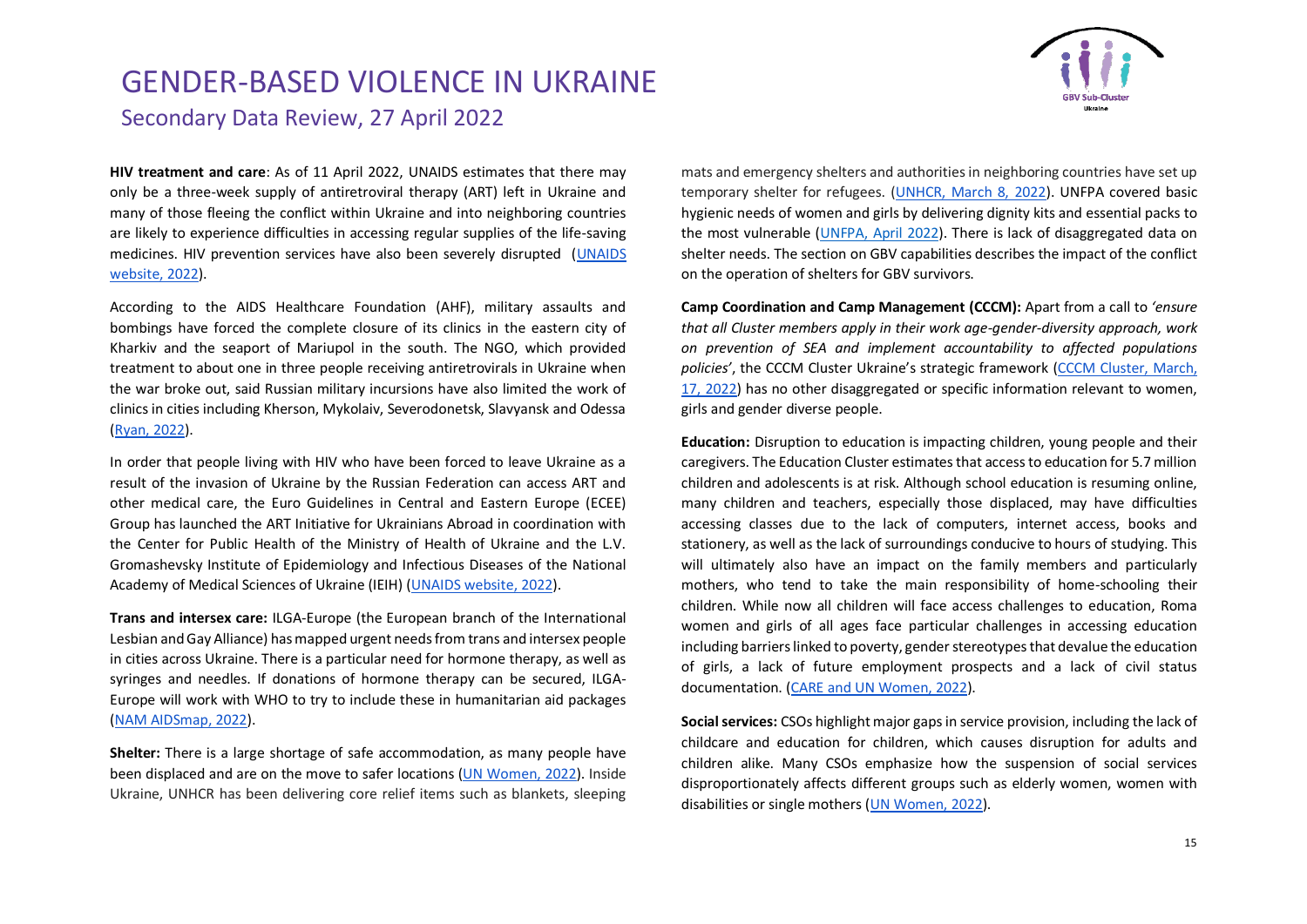

**Communication and Information:** CSOs are drawing attention to the lack of information and poor communication lines. Women do not have access to the information they need to make informed decisions and internet/phone connections in some locations are intermittent. This includes information on legal aid, and how to navigate new complex systems of migration and access to social and protection services [\(UN Women, 2022\)](https://reliefweb.int/sites/reliefweb.int/files/resources/03_2022_un_women_rapid_assessment_womens_csos_eng.pdf).

#### SOCIAL CULTURAL AND RELIGIOUS ENVIRONMENT

**GBV perception:** 41% of Ukrainians surveyed disagree that *'If a man mistreats his wife, others outside of the family should intervene'* and 43% agree**.** 19% agree that '*It is a wife's obligation to have sex with her husband even if she doesn't feel like it'* and 71% disagree. These statistics show that the Ukrainian population hold among the most discriminatory views on gender in the region [\(OSCE et al, 2019\)](https://www.osce.org/files/f/documents/9/2/413237_0.pdf). However, 63% disagree that domestic violence is a private matter which is one of the highest rates in the region. The 2012 Multiple Indicator Cluster Survey (MICS) found that only 2.9% of women, 9.4% of men thought a husband was justified in hitting his wife in 5 given circumstances. [\(UNICEF et al, 2012\)](https://microdata.worldbank.org/index.php/catalog/2348) Later research in Ukraine also showed that 10% of men surveyed agreed that women should tolerate domestic violence to keep her family, and 32% of the surveyed men reporting having male friends who perpetrated physical violence against their wives or partners. This survey also showed that 19% of men surveyed agreed with the view that when a woman is raped she usually did something to put herself in that situation[. \(UNFPA,](https://ukraine.unfpa.org/sites/default/files/pub-pdf/Masculinity%20Today%20Men%27s_Report.pdf)  [2018\).](https://ukraine.unfpa.org/sites/default/files/pub-pdf/Masculinity%20Today%20Men%27s_Report.pdf) Conducted annually since March 2019, the UNFPA-led national study Omnibus captures a positive shift in perceptions and attitudes. The 2021 study found that most common beliefs that condone GBV have been challenged. 5% more people consider the statement 'If he beats you, it means he loves you' obsolete (reaching 87%). Another 5% more Ukrainians think that a woman should not tolerate violence to save the family (80%). The perception informs behavior change. 5% more people state their willingness to intervene in a GBV incident to

stop it (67%). Ukrainian society gradually grows more sensitive to GBV, disapproving its manifestations and offering support to survivors. There is an emerging recognition of GBV as a societal problem (rather than personal) that requires a consolidated response of the community. Changes in public perception and growing unacceptability of GBV also sends a powerful signal that Ukrainian society expects due response to GBV. [\(UNFPA, April 2021\).](https://ukraine.unfpa.org/sites/default/files/pub-pdf/gbv_programme_newsletter_april_2021_eng.pdf)

**Women in decision-making:** Women report that they are being excluded from important decision-making processes at all levels, whilst at the same time being forced to play a critical role in the humanitarian response. [\(UN Women, 2022\)](https://reliefweb.int/sites/reliefweb.int/files/resources/03_2022_un_women_rapid_assessment_womens_csos_eng.pdf).

"*The war started on February 24, 2022 and once again it showed how much women are ignored at the level of coordination and making decisions. Their suggestions and needs are ignored, and instead priority is given to the needs of Teroborona (voluntary local defense group), mostly represented by men, who dictate what to do and how to behave. At the same time when it comes to humanitarian needs of IDPs, locals, and households – women do most of the work – they drive, provide hospitals and locals with medication and food, they care about their disabled relatives and children. And this all remains unnoticed again and again.*" – Representative from local CSO. [\(UN Women, 2022\)](https://reliefweb.int/sites/reliefweb.int/files/resources/03_2022_un_women_rapid_assessment_womens_csos_eng.pdf).

Before the current crisis, more women were participating in Ukrainian decisionmaking, but men still dominate politics and leadership positions. The percentage of women members of parliament in Ukraine increased from 2.7% in the 1990s to 11.7% in 2014 and to 20.5% in 2019. A gender quota system for parliamentary elections has been in place since 2014 and for local councils since 2015. However, the absence of financial and other supports for women candidates and of a quota compliance mechanism, coupled with high levels of violence and abuse, including cyber-bullying, against women candidates, limited the impact of the system. In the 2020 local elections, women's representation grew from 15.3% to 28%. This latter figure reflects increased representation of women in large towns and cities but a drop of 12.6% on the local councils and 14.8% as settlement, village and city mayors. [\(CARE, 2022\)](https://www.careevaluations.org/wp-content/uploads/Ukraine-Rapid-Gender-Analysis-Brief-Final.pdf).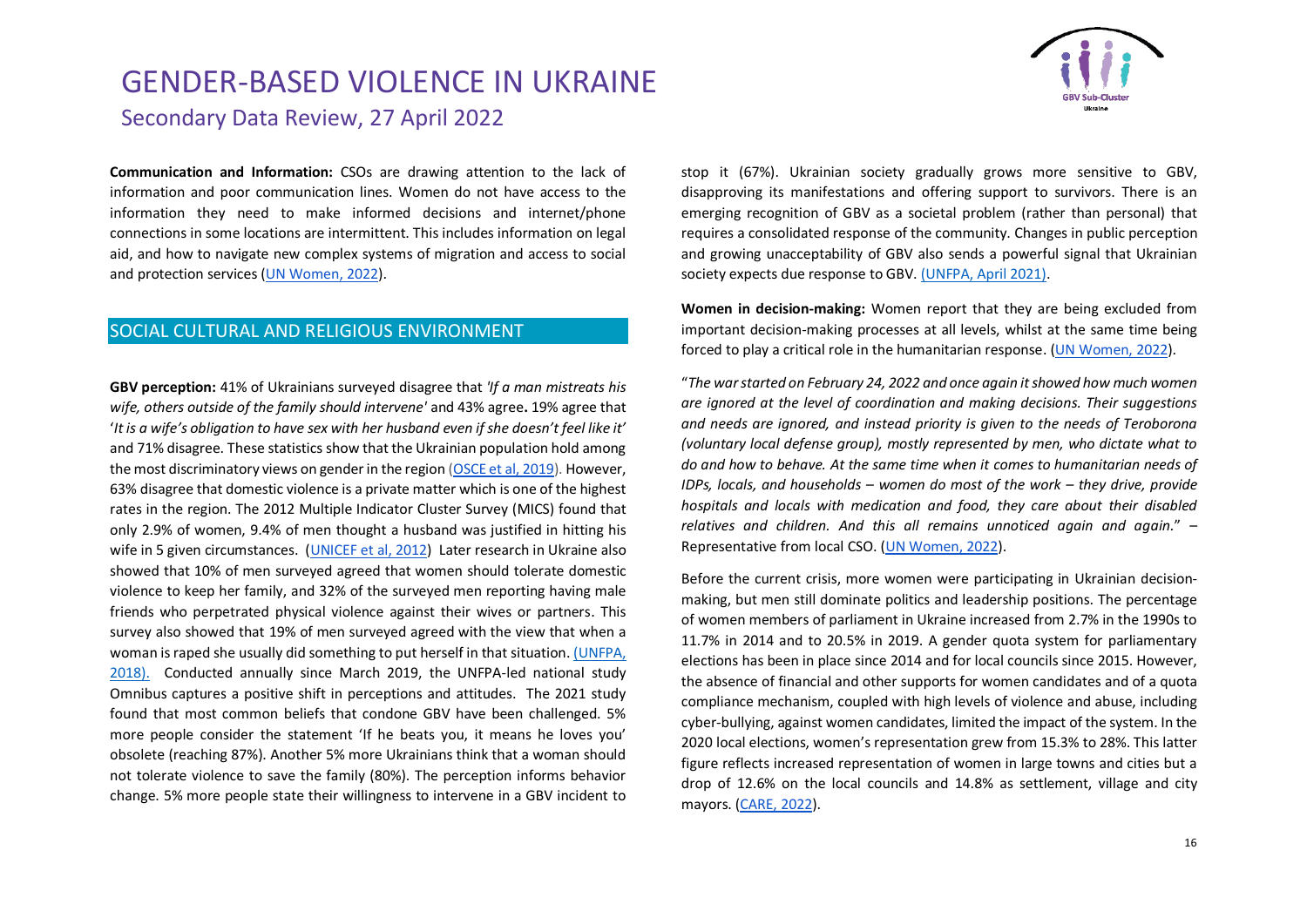

Ukrainian women leaders, mediators and organizations have been extremely active in efforts on women, peace and security with the launch of the 2020 campaign *'Women Are Key to Peace'*. [\(CARE, 2022\)](https://www.careevaluations.org/wp-content/uploads/Ukraine-Rapid-Gender-Analysis-Brief-Final.pdf).

**Gender roles:** Gender roles are relatively rigid in Ukraine, however there are signs this is changing [\(Ellner, 2022\)](https://www.kcl.ac.uk/gender-stereotypes-in-the-media-are-ukrainian-women-really-only-helpless-victims). 80% of information technology students are males. Women's STEM attainment (science, technology, engineering, and mathematics) is 14% for women compared to 38% for men [\(World Economic Forum, 2021\)](https://www3.weforum.org/docs/WEF_GGGR_2021.pdf). Only 3% of those who take paternity leave are men (fathers). [\(UNFPA, 2021\)](https://reliefweb.int/report/ukraine/ukraine-fight-gender-inequality-education-work-and-home-enuk) Yet one in five fathers surveyed would like to take parental leave and 45% of Ukrainian fathers said they would like to spend more time with their children. [\(UNFPA, 2021\)](https://ukraine.unfpa.org/sites/default/files/pub-pdf/newsletter_3_eng_1.pdf) 51% of Ukrainians interviewed for a OSCE et al [\(2019\)](https://eeca.unfpa.org/en/publications/well-being-and-safety-women?_ga=2.8081201.220554671.1646062129-58387694.1642436549) survey on the well-being and safety of women agreed with the statement that it is important for a man to show his wife/partner who the boss is.

**Traditional marriage practices:** In Roma communities, marriage often takes place earlier than the legal age. [\(UNFPA, undated\)](https://eeca.unfpa.org/sites/default/files/pub-pdf/unfpa%20ukraine%20summary.pdf).

**Religious and legal practices:** Nearly 80% of Ukrainians are affiliated with an Orthodox denomination. Approximately 10% of the population, particularly in western Ukraine, belong to the Ukrainian Greek Catholic Church. Muslims, mostly of Crimean Tatar heritage, comprise about one percent of Ukraine's population, along with a historically significant Jewish community numbering around 200,000 and small groups of Protestant Christians. [\(United States Institute for Peace, 2022\)](https://www.usip.org/publications/2022/03/role-religion-russias-war-ukraine#:~:text=It%20also%20ignores%20the%20fact,the%20Ukrainian%20Greek%20Catholic%20Church.).

The head of the Orthodox Church of Ukraine, wrote in November 2020 *'Don't be silent, and don't tolerate violence against yourself or your children'* on the website Stop Violence. However, although religious leaders have called for an end to domestic violence, they have allowed psychological harassment, the physical 'upbringing' or 'admonishment' of wives and children, and financial coercive control to continue. [\(Centre for East European and International Studies website\)](https://www.zois-berlin.de/en/publications/domestic-violence-in-ukraine-what-role-for-religious-leaders). The CEDAW Committee [\(2017\)](https://digitallibrary.un.org/record/1286284/files/CEDAW_C_UKR_CO_8-EN.pdf) reports that women in Ukraine face barriers in accessing justice, notably due to corruption and lack of independence of the judicial system, lack of knowledge of rights by women and limited availability of legal aid. See also the sub-section above on access to justice.

#### TYPES OF GBV

According to a 2019 study by OSCE et. al, roughly 70% of Ukrainian women reported having experienced some form of violence since the age 15, with 30% reporting direct physical or sexual violence. [\(OSCE et al, 2019\)](https://eeca.unfpa.org/en/publications/well-being-and-safety-women?_ga=2.8081201.220554671.1646062129-58387694.1642436549).

**Prevalence of physical and/or sexual violence since the age of 15, by type of perpetrator**

| Current partner,<br>% |           | Previous partner,<br>% |           | Any partner, % |                       | Non-partner, % |           |                       |    |           |                       |
|-----------------------|-----------|------------------------|-----------|----------------|-----------------------|----------------|-----------|-----------------------|----|-----------|-----------------------|
| PV                    | <b>SV</b> | PV<br>or<br><b>SV</b>  | <b>PV</b> | <b>SV</b>      | PV<br>or<br><b>SV</b> | PV             | <b>SV</b> | PV<br>or<br><b>SV</b> | PV | <b>SV</b> | PV<br>or<br><b>SV</b> |
| 13                    | 5         | 15                     | 27        |                | 28                    | 23             | 7         | 26                    | 22 | 5         | 24                    |

PV: Physical violence

● SV sexual violence

**Physical and/or Sexual Intimate Partner Violence in the last 12 months:** 7.6**%** (compared to 10.2% recorded in th[e 2007 DHS\)](https://data.humdata.org/dataset/dhs-data-for-ukraine).

**Child Marriage**: 9% [\(Girls not Brides website\)](https://www.girlsnotbrides.org/learning-resources/child-marriage-atlas/regions-and-countries/ukraine/).

**Trafficking/sexual exploitation:** There is a lack of data but information from other conflicts suggest women and girls are at risk. [\(UNODC, 2022\)](https://www.unodc.org/unodc/press/releases/2022/March/targeted-by-traffickers---ukrainian-refugees-at-high-risk-of-exploitation.html).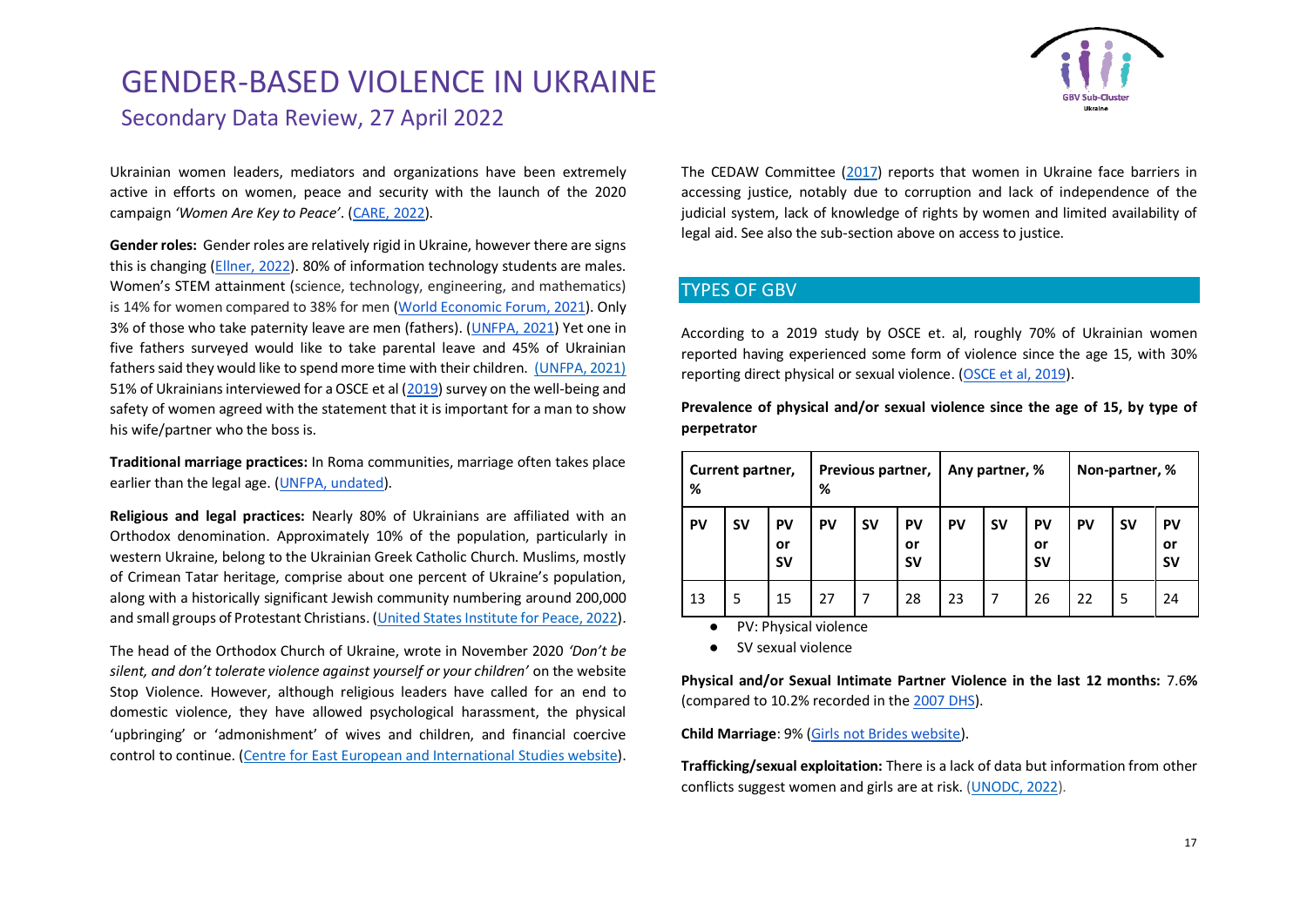

**Prevalence before the February 2022 invasion of the different forms of intimate partner psychological violence:**

- Economic violence 20%
- Controlling behavior 55%
- Abusive behavior 53%
- Using your children to blackmail you or abusing your children 12%

For all countries surveyed by OSCE et al (2019) in the region, sexual and physical violence was more common from previous partners than a current one.

(All data above regarding types of violence is fro[m OSCE et al, \(2019\)](https://www.osce.org/files/f/documents/9/2/413237_0.pdf) except where indicated. The OSCE carried out a survey with a sample representative of the adult population of women (2,048 women, aged 18–74), including 298 women living close to the contact line in the Donetsk and Luhansk regions, in an effort to better understand how conflict affects violence against women. The sample in Ukraine does not cover the Autonomous Republic of Crimea or non-government-controlled areas in the Donetsk and Luhansk regions.)

Domestic violence had already increased under COVID-19 before the most recent conflict began. Some 10% of respondents survived incidents of domestic violence before the quarantine, with half of them (56%) reporting worsening of domestic violence during COVID-19 restrictions. It is likely that GBV cases have been significantly underreported while quarantine restrictions remained in place, since living with the perpetrators prevents women and girls from reporting incidents of violence. GBV cases are also less likely to be reported in conflict areas due to military presence, a lack of security, the absence or erosion of the rule of law and the pervasiveness of actual or perceived impunity of the perpetrators. Women generally report having a (misplaced) sense of shame and guilt, fear of further victimization, a lack of financial independence, stigma within their community, and lack of awareness of how and where to seek help as the main obstacles preventing them from reporting abuse and violence. [\(OCHA, 2022\)](https://reliefweb.int/report/ukraine/ukraine-humanitarian-needs-overview-2022-february-2022-enuk).

During situations of conflict and displacement, the risk of domestic violence tends to increase dramatically. According to a 2020 Amnesty International report, Ukraine saw a severe increase in reports of domestic violence in separatist areas in 2018: 76% increase in the eastern region of Donetsk and 158% in Luhansk. [\(Amnesty International, 2020\)](https://www.amnesty.org/en/latest/news/2020/11/ukraine-epidemic-of-violence-against-women-in-conflicttorn-east/). Among IDPs, the number of women and girls surveyed by OSCE et. al, who reported having experienced GBV was three times higher than local women who were not displaced. [\(](https://reliefweb.int/sites/reliefweb.int/files/resources/2019-07-Exploring-access-to-health-care-services-in-Ukraine_ENG_Final.pdf)[OSCE et al, 2019\)](https://www.osce.org/files/f/documents/9/2/413237_0.pdf).

In 2018, a baseline survey of conflict-affected older women and men in the government-controlled areas (GCAs) of Donetsk and Luhansk conducted by HelpAge International found that 20.5% of older people (75.8% of whom were women) experienced at least one type of violence and abuse. The most common form of abuse was emotional/psychological abuse. [\(HelpAge, 2018\)](https://reliefweb.int/sites/reliefweb.int/files/resources/helpage_baseline_report_usaid_echo_july_2018.pdf).

Between December 2019 and May 2021, the OSCE documented the receipt of multiple reports of episodes of transactional sex, a form of sexual exploitation and abuse, as a survival tactic. [\(OCHA, 2022\)](https://reliefweb.int/report/ukraine/ukraine-humanitarian-needs-overview-2022-february-2022-enuk).

#### **For women in Ukraine, and those who have fled, there are grave concerns about the risks of GBV from non-partners.**

**Within Ukraine,** Ukraine's Deputy Prime Minister for European and Euro-Atlantic integration, Olha Stefanishyna, Foreign Minister Dmytro Kuleba, and MP. Maria Mezentseva, are among those who have been vocal about the use of rape in the current conflict. [\(Venediktova, 2022](https://www.facebook.com/story.php?story_fbid=353647243439617&id=100063830310495&m_entstream_source=timeline) also [Hollowood, 2022\)](https://www.marieclaire.co.uk/news/sexual-violence-in-ukraine-war-771566). There have been strong allegations of conflict related sexual violence - for example, gang-rapes, assaults taking place at gunpoint, and rapes committed in front of children are among the grim testimonies collected by investigators (reported in the press by for exampl[e Fo, 2022, Duffy, 2022;](https://www.independent.co.uk/news/world/europe/russia-soldiers-raping-women-ukraine-b2045120.html) [McKernan, April 4th, 2022\)](https://www.theguardian.com/world/2022/apr/03/all-wars-are-like-this-used-as-a-weapon-of-war-in-ukraine).

Older women may also be vulnerable, as they are less mobile and may not be as able to flee as others. Ukrainian MP Lesia Vasylenko said Russian troops were sexually abusing senior citizens on the outskirts of Kyiv, while speaking during a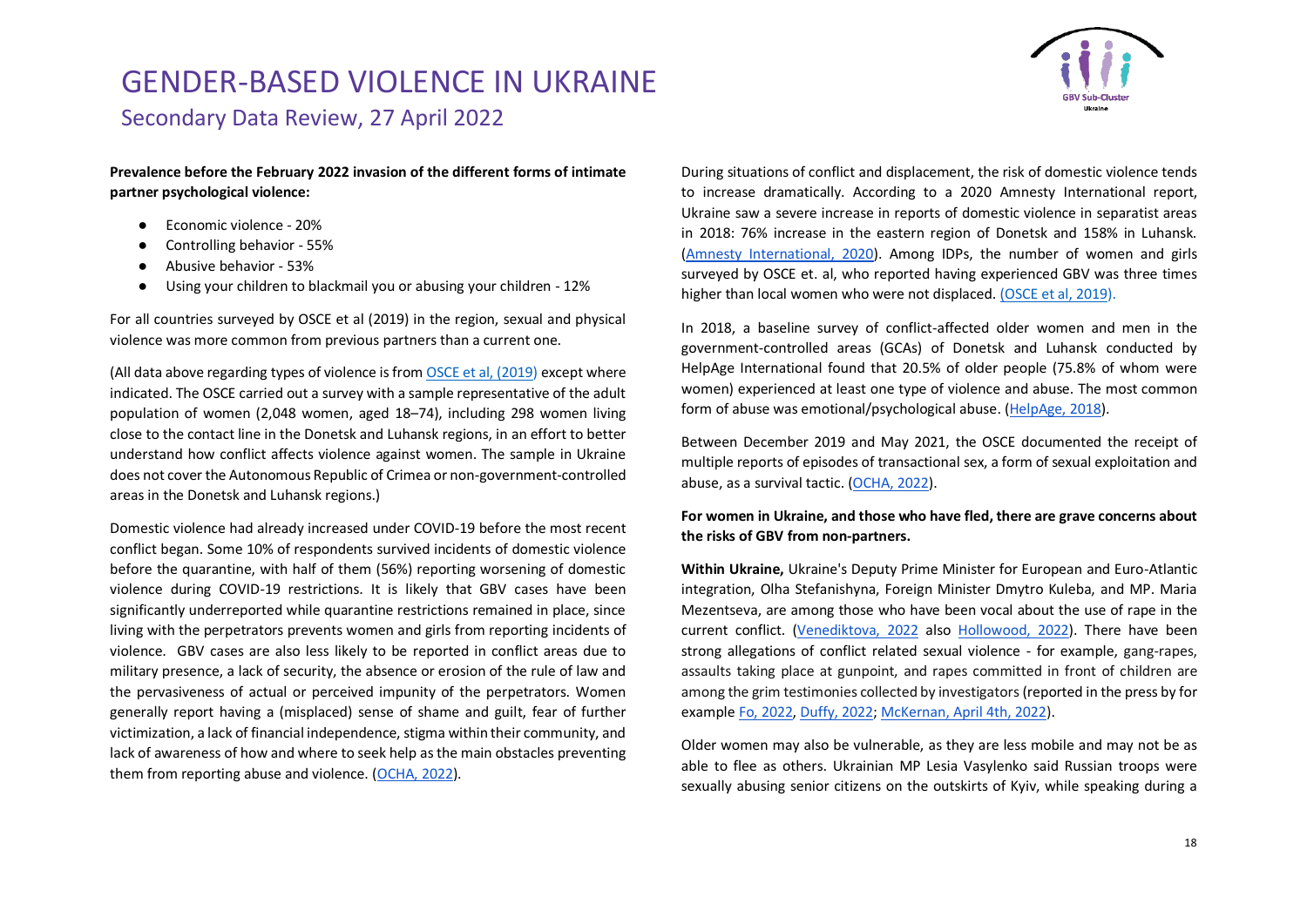

press briefing in the UK. The abuse is happening to "*the most vulnerable of the vulnerable,*" she said. [\(Hollowood, 2022\)](https://www.marieclaire.co.uk/news/sexual-violence-in-ukraine-war-771566).

**Outside Ukraine:** There are serious concerns about the danger of sexual violence and human trafficking for women and girls fleeing Ukraine. Dagmar Schumacher, Director of the UN Women Brussels Office, stated on International Women's Day, *'The current situation jeopardizes the safety of all people in Ukraine, but it also puts women and girls at increased risk of sexual violence, especially those who are refugees or otherwise displaced from their homes.'* [\(Walker and Lyons, 2022\)](https://www.brusselstimes.com/209977/affected-first-and-worst-ukrainian-women-and-girls-at-increased-risk-of-sexual-violence). The Polish and German press include reports of rape, sexual violence and human trafficking of women and girls fleeing Ukraine, and there are concerns about the dangers for Ukrainian women and girls elsewhere. [\(McGrath, 2022\)](https://apnews.com/article/russia-ukraine-immigration-moldova-poland-europe-17c62dbeb4c88e04e7253865bc20c9f0).

Roma people and LGBTI+ people who are fleeing are particularly vulnerable to discriminatory attitudes in the countries they arrive in [\(Time, 2022\)](https://time.com/6156672/lgbtq-ukraine-refugees-russia/). Unaccompanied children are at high risk of abuse and trafficking [\(UNODC, 2022\)](https://www.unodc.org/unodc/press/releases/2022/March/targeted-by-traffickers---ukrainian-refugees-at-high-risk-of-exploitation.html).

#### GBV CONSEQUENCES

[OSCE et.](https://www.osce.org/files/f/documents/9/2/413237_0.pdf) al's (2019) survey of GBV and its impacts found the following:

Physical injuries arising from the most serious incident of physical and/or sexual violence:

- 45% of women experienced bruises and scratches
- 12% Wounds, sprains, burns
- 12% Concussion or other brain injury
- 6% Fractures, broken bones, broken teeth
- 2% Internal injuries
- 1% Infection or a sexually transmitted disease
- 1% Pregnancy
- 1% Miscarriage
- 1% Infertility or inability to carry out a pregnancy
- 39% No injuries

Psychological consequences of physical and/or sexual violence (most serious incident):

- 46% Anxiety
- 34% Feeling vulnerable
- 32% Difficulties in relationships
- 28% Depression
- 27% Loss of self confidence
- 25% Difficulty in sleeping
- 23% Panic attacks
- 11% Concentration difficulties
- 15% None of the above

The psychological impact of violence perpetrated by a previous partner was generally more pronounced than that of violence perpetrated by a current partner or non-partner.

Emotional responses to physical and/or sexual violence (most serious incident) by all perpetrators:

- 61% Anger
- 60% Fear
- 43% Shock
- 41% Annoyance
- 28% Shame
- 27% Aggressiveness
- 22% Embarrassment
- 10% Guilt
- 1% None of the above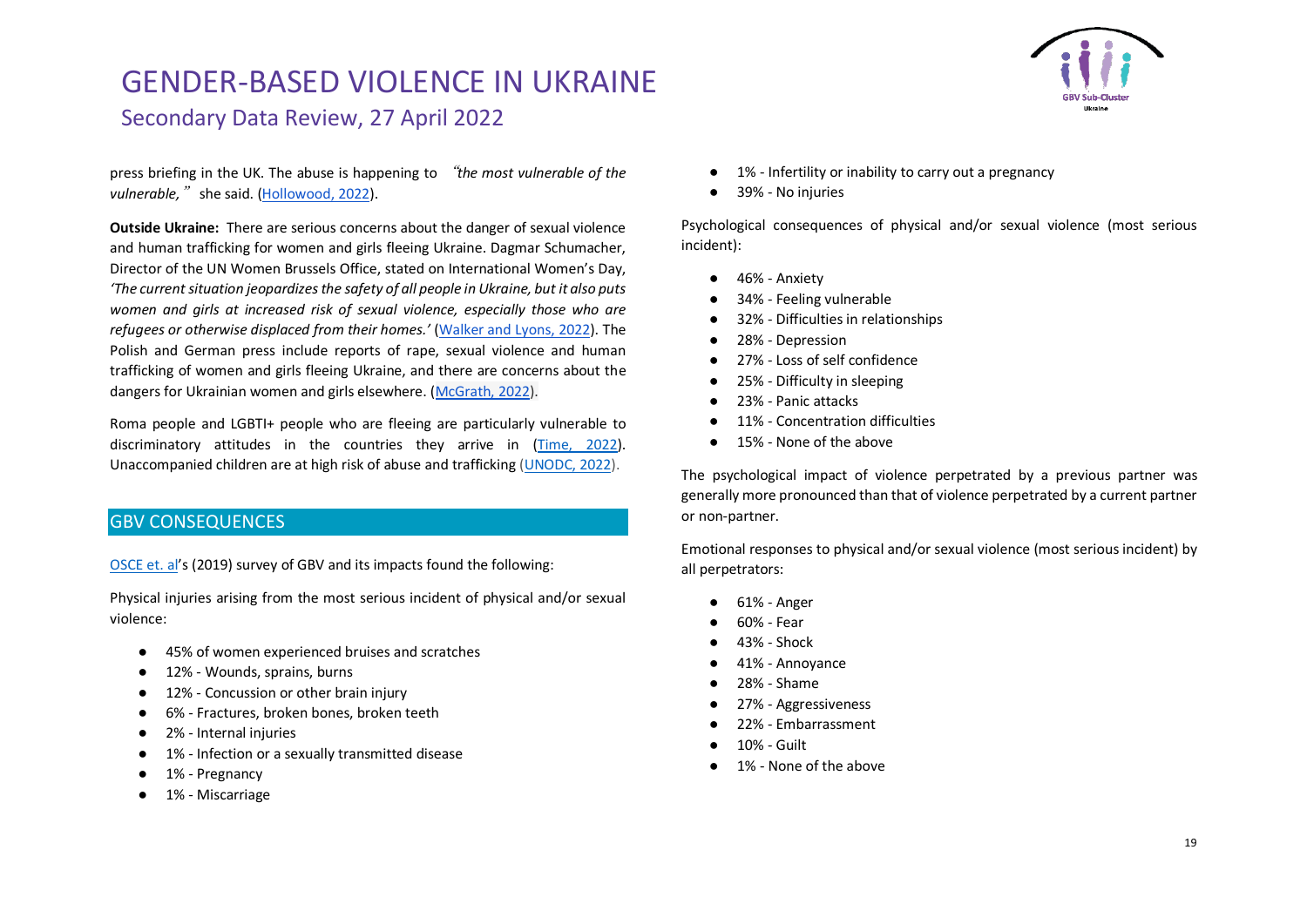

Most women had an emotional response to their most serious incidents of sexual harassment.

#### CAPACITIES TO ADDRESS GBV

**GBV prevention and preparedness:** As a result of the ongoing conflict in the east of Ukraine GBV services had gradually expanded as government and local communities started to provide specialized services in addition to those supported by humanitarian partners. However, it is arguable whether they provided sufficient preparation to address GBV in the current crisis. Services were largely located in the eastern and western Oblasts. Referral pathways, access to specialized services and quality of responses were insufficient and continued to require complementary humanitarian GBV responses. Health-care service delivery points and mobile clinics offered improved opportunities to the most vulnerable groups of GBV survivors; however, access was still limited. [\(OCHA, 2022\)](https://reliefweb.int/report/ukraine/ukraine-humanitarian-needs-overview-2022-february-2022-enuk).

As stated Ukrainian and regional women's organizations are active in addressing GBV, but face many challenges as they attempt to provide support to large numbers of IDPs, host-communities and those directly affected by violence and insecurity. They are in desperate need of support. [\(CARE, 2022;](https://www.careevaluations.org/wp-content/uploads/Ukraine-Rapid-Gender-Analysis-Brief-Final.pdf) [UN Women, 2022\)](https://reliefweb.int/sites/reliefweb.int/files/resources/03_2022_un_women_rapid_assessment_womens_csos_eng.pdf).

**GBV response:** Pre the Russian invasion in February 2022 consultations with people affected by the conflict in the East highlighted several gaps in the GBV response: the insufficient response by the police, slowness of ambulance services to reach the villages, the absence of social workers and the discontinuation of day care services at the nearest hospital. The women consulted also explicitly underlined the lack of information on useful contacts for the protection of children and cases of domestic violence. [\(OCHA, 2022\)](https://www.humanitarianresponse.info/sites/www.humanitarianresponse.info/files/documents/files/ukraine_2022_hno_eng_2022-02-10.pdf).

At the current time, GBV specialized services continue to operate in a number of municipalities (including many of largest cities of Dnipro, Vinnytsia, Lviv, Odessa, Uzhhorod), though essential services are currently affected by significant gaps and limitations:

- The State was the primary service provider before the war; among the services that are still operational, many have shifted their focus away from GBV as they work to meet other urgent needs of IDPs including temporary accommodation, social protection, caring for the wounded, etc.
- Many service providers are affected by lack of human and financial resources – some staff have fled to save their own lives and are now IDPs themselves.
- There are more people in need of services, with IDPs contributing to high population concentrations in new/different areas where humanitarian operations and GBV services were not previously established or where the existing services are not able to adequately respond to the demand.
- Many referral pathways are broken (varying region by region due to military activities, increase in IDPs, border crossings and other factors).
- IDPs have limited access to life-saving information, including on the availability of specialized GBV services in hosting communities (GBV AoR, April 1, 2022).

GBV actors on the ground report that although specialized services - including GBV hotlines - remain partially functional, access is extremely difficult for both staff and survivors due to ongoing conflict and movement restrictions. La Strada national hotline switched to online operation and faced some initial disruption to full 24/7 operation but has returned to 24/7 phone operation as of 11 March. An online modality remained available. 1547 Hotline continues to provide 24/7 services. [\(Protection Cluster Ukraine, March 6-9, 2022\)](https://www.humanitarianresponse.info/sites/www.humanitarianresponse.info/files/documents/files/2022_protection_cluster_snapshot_6-9_march_eng.pdf). However, reaching those in settings where active hostilities are taking place remains a challenge.

*"We have had several calls to our emergency hotline from women and girls seeking assistance, but in most cases, it's been impossible to help them physically. We haven't been able to reach them because of the fighting"* said Kateryna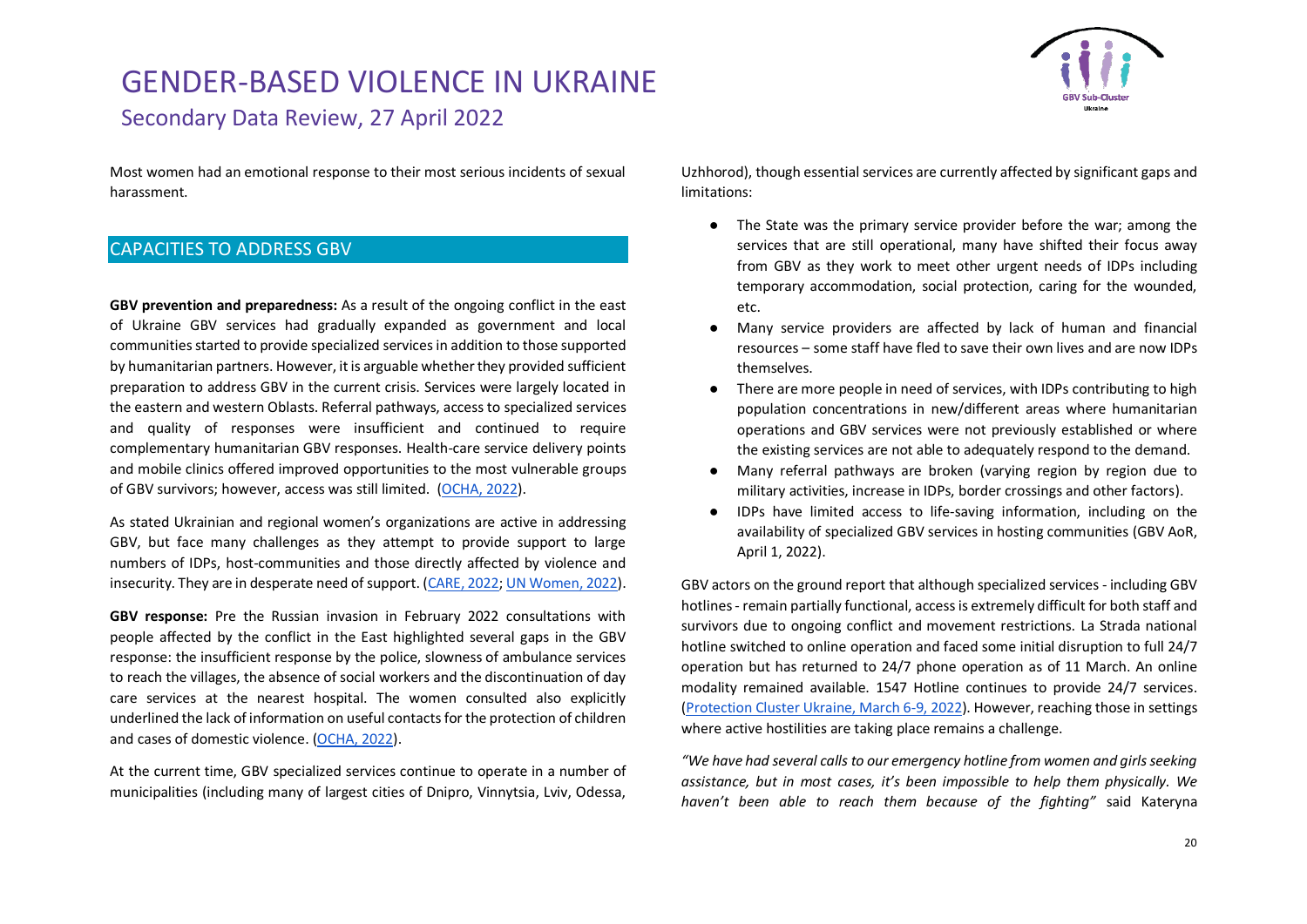

Cherepakha, the president of [La Strada Ukraine,](https://www.lastradainternational.org/about-us-la-strada-international/) a charity that supports survivors of trafficking, domestic violence and sexual assault. [\(McKernan, April 4, 2022\)](https://www.theguardian.com/world/2022/apr/03/all-wars-are-like-this-used-as-a-weapon-of-war-in-ukraine).

By 12 April, 10 Partner organizations reported on their activities/people reached in 25 Oblasts of Ukraine. [\(GBV Sub-cluster Ukraine, April 14, 2022\).](https://www.humanitarianresponse.info/en/operations/ukraine/document/ukraine-gbv-sub-clusters-meeting-%E2%80%9314-apr-2022-eng)

**Clinical care for GBV survivors in Ukraine:** Medical and psychological care units are usually located at multidisciplinary hospitals, have medical equipment, diagnostic kits (or rapid test systems), medicines, etc. for protection of reproductive health, HIV prevention, treatment of sexually transmitted diseases, prevention of unwanted pregnancies and provision of emergency care to survivors of rape. There are 17 such units in Ukraine. Six of them are in the Donetsk Oblast, 5 in the Luhansk Oblast; others are located in Vinnytsia, Mykolayiv, Kharkiv, Kryvyi Rih, Odesa and Kherson. Each unit provides 24-hour free assistance on the basis of anonymity. In addition, most of them have a separate entrance. [\(GBV AoR](https://www.sddirect.org.uk/media/2467/gbv-aor-helpdesk-armed-conflict-in-ukraine-gbv-resources-23032022.pdf)  [Helpdesk, March](https://www.sddirect.org.uk/media/2467/gbv-aor-helpdesk-armed-conflict-in-ukraine-gbv-resources-23032022.pdf) 1, 2022).

UNFPA report that only 29 out of 65 local health care facilities that cater to survivors of GBV, providing shelter or crisis solutions for women and girls are operational and one-third of the cities in which it operates are now occupied by Russian forces. [\(Lei Ravelo, March 11, 2022\)](https://www.devex.com/news/only-45-of-unfpa-established-facilities-in-ukraine-are-operational-102829).

**Coordination and systems:** Pre the Russian invasion in February 2022 interagency coordination and cooperation in addressing individual cases was weak and largely unstructured. [\(Mann and Gugaiets, 2020\).](https://rm.coe.int/eng-26-06-corrected-by-designer/16809eedf5) However, according to the GBV partners, local authorities and the national police, the number of registered GBV incidents consistently increases in Donetsk and Luhansk GCA due to the strengthening of response mechanisms and coordination at the local level. Decentralization processes, however, created some new challenges in strengthening the response system, particularly due to lack of capacities and human resources in duty bearers, turnover of the social services' staff and weak coordination mechanisms. Essential services for survivors of GBV were not equally

accessible everywhere and remained an acute problem in remote and rural areas close to the "contact line". [\(OCHA, 2022\)](https://reliefweb.int/report/ukraine/ukraine-humanitarian-needs-overview-2022-february-2022-enuk).

UNICEF together with UNHCR established 26 "Blue Dots" across Moldova, Romania, Belarus, Slovakia, Poland, Hungary, and Czech Republic. These hubs are designed to have the capacity to support 3000 to 5000 people per location. These are hubs to support refugee children, women and families with integrated services. These include child friendly spaces, family reunification, information and advice desks, mother and baby/toddler spaces, psychosocial, hygiene, health and nutrition, legal counselling, first aid, referral services for cases of violence, and basic needs. [\(GBV AoR Helpdesk, March](https://www.sddirect.org.uk/media/2467/gbv-aor-helpdesk-armed-conflict-in-ukraine-gbv-resources-23032022.pdf) 1, 2022).

The GBV Sub-Cluster is focused on ensuring referrals and emergency care for survivors of GBV (including emergency contraception and PEP to prevent transmission of HIV) are prioritized throughout the response.

In terms of mental health and psychosocial support (MHPSS), multiple shelters have areas set aside for psychological counseling, but as with the medical staff, staffing these is a challenge, and counselors are working as volunteers, coming when they can, to support as much as they can. Counselling sessions generally occur with a translator, as Ukrainian-speaking psychologists are not readily available. A recent assessment found only limited case management services for women, children, or persons with special needs. [\(IRC, 2022\)](https://reliefweb.int/sites/reliefweb.int/files/resources/IRC%20Assessment%20-%20Ukrainian%20Refugees%20in%20Poland_FINAL.pdf).

**GBV risk management:** UNFPA has delivered over 12,000 dignity kits to at risk women and girls in Ukraine, Moldova and Belaru[s \(UNFPA, April 19, 2022\)](https://www.unfpa.org/sites/default/files/news-pdf/Snapshot%20-%20UNFPA%20response%20in%20Ukraine.pdf) and has developed GBV awareness-raising materials that include information about GBV risk reduction and specialized services in Ukraine and neighboring countries. The materials are being distributed jointly with WHO at border crossing points and in cities with highest numbers of IDPs. [\(Protection Cluster Ukraine, March 6-9, 2022\)](https://www.humanitarianresponse.info/sites/www.humanitarianresponse.info/files/documents/files/2022_protection_cluster_snapshot_6-9_march_eng.pdf).